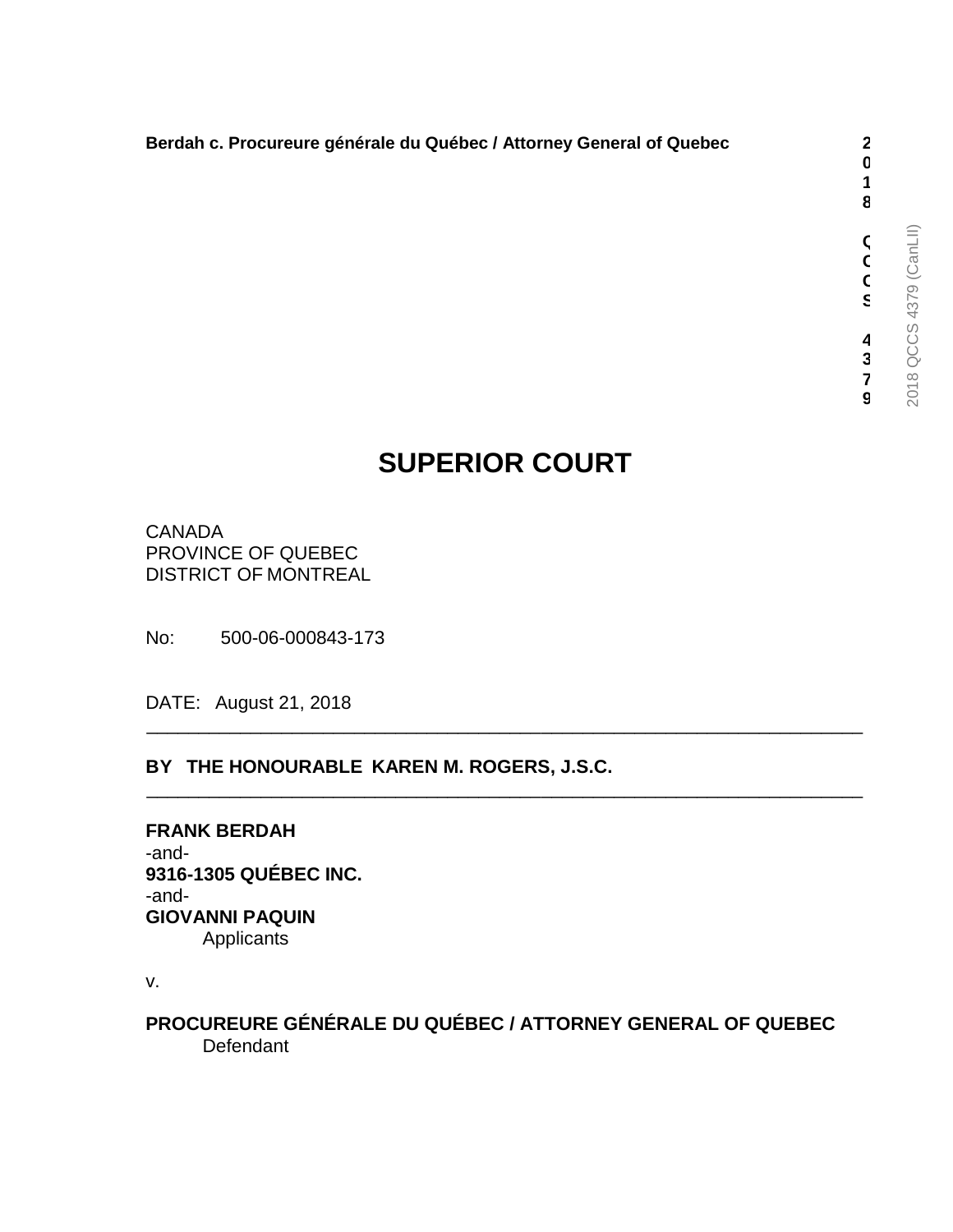#### **JUDGMENT**

\_\_\_\_\_\_\_\_\_\_\_\_\_\_\_\_\_\_\_\_\_\_\_\_\_\_\_\_\_\_\_\_\_\_\_\_\_\_\_\_\_\_\_\_\_\_\_\_\_\_\_\_\_\_\_\_\_\_\_\_\_\_\_\_\_\_\_\_\_

(Re-Amended Application to Authorize the Bringing of a Class Action and to Appoint the Status of Representative Plaintiffs)

\_\_\_\_\_\_\_\_\_\_\_\_\_\_\_\_\_\_\_\_\_\_\_\_\_\_\_\_\_\_\_\_\_\_\_\_\_\_\_\_\_\_\_\_\_\_\_\_\_\_\_\_\_\_\_\_\_\_\_\_\_\_\_\_\_\_\_\_\_

[1] Annoyances suffered by neighbours as a result of the ongoing construction work relating to the Turcot Interchange and other highways, interchanges and road links in the Montreal area is at the heart of these proceedings (the "**Project**").

[2] The Applicants seek the Court's authorization to bring a class action in injunctive and declaratory relief and damages against the Attorney General of Quebec ("**AGQ**")<sup>1</sup> for the inconvenience and damages suffered by a defined class of residents who claim:

- $\triangleright$  The Project caused them abnormal neighbourhood disturbances, triggering the AGQ's liability under the no-fault regime provided for at Article 976 CCQ;
- The ministère des Transports, de la Mobilité durable et de l'Électrification des transports ("**MTMDET**"), on whose behalf the AGQ is acting, violated their guaranteed rights to the peaceful enjoyment of their property, $2$  and to a healthy environment;<sup>3</sup> and
- $\triangleright$  The MTMDET is at fault for having failed to take the necessary steps to reduce the impact of the Project upon its neighbours and reduce the disturbances to an acceptable level.

[3] The Application was heard on January 22 and 23, 2018, at a time when the named Defendants included the AGQ, but also a consortium and its partners,<sup>4</sup> **KPH** *Turcot, un partenariat S.E.N.C.* (collectively "**KPH**"), and a contractor, who was granted a design-built contract for certain work relating to the Project.<sup>5</sup>

[4] At the beginning of the second day of hearing, after the oral arguments of KPH's attorney, the Applicants requested permission to discontinue the authorization proceedings against KPH, which discontinuance was granted at hearing, and a written Judgment followed.

 $\overline{a}$ 

JR1825

<sup>&</sup>lt;sup>1</sup> AGQ will also refer and include the ministère des Transports, de la Mobilité durable et de l'Électrification des Transports on whose behalf the AGQ is acting.

<sup>2</sup> CQLR, c. C-12, Article 6.

 $3$  CQLR, c. C-12, Article 46.1.

<sup>4</sup> Construction Kiewit Cie and Parsons Canada Ltd.

<sup>5</sup> Exhibit P-4.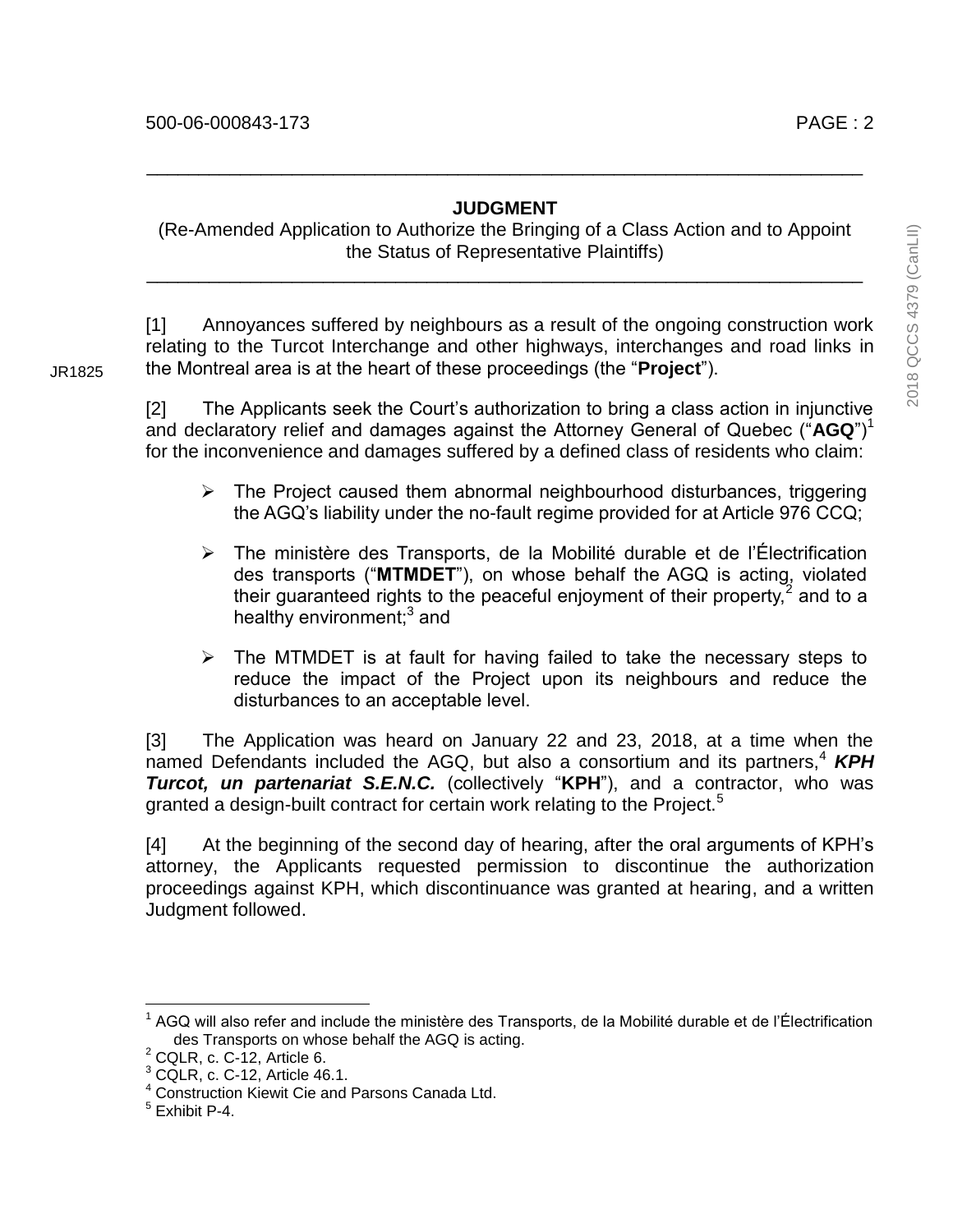[6] At the end of the hearing, Applicants sought authorization to produce a list of potential class members who had signed up to class counsel's website before the class description was modified.

[7] The Court authorized the production of the list<sup>6</sup>, but granted the AGQ until February 23, 2018 to set out in writing any arguments it wished to submit to the Court.

# **1. THE AMENDMENT TO THE CLASS DESCRIPTION**

[8] On February 1<sup>st</sup>, 2017, Mr. Frank Berdah ("Mr. Berdah") and his company, 9316-1305 Quebec Inc., operating under the name of Galuchat ("**Galuchat**"), filed the first *Application to Authorize the Bringing of a Class Action and to Appoint the Status of Representative Plaintiff*s (the "**Application**"), against the AGQ and KPH, on behalf of the following group:

All natural and legal persons who have suffered damages from the maintenance work of the Turcot interchange (the "Turcot Project")

[9] On or around April 6, 2017, the Application was amended to include a third Applicant ("**Amended Application**"), Mr. Giovanni Paquin ("**Mr. Paquin**"), a natural person.

[10] On or around October 4, 2017, the Court heard requests by KPH and AGQ to adduce certain relevant documents as new Exhibits, for the purpose of the authorization hearing, which requests were consented to by the Applicants.

[11] On December 21, 2017, the Court authorized the said requests.

[12] Within the first hour of the authorization hearing, the Applicants presented an oral demand to replace the initial description of the class with the following description:

#### *All persons, owners or tenants who, at any time since July 2012, resided within a circumference of 350 meters from the Turcot Project in the Cities of Montreal (including the South West Borough, Ville-Marie and Notre-Dame-de-Grâce), Montreal West and Westmount.*

(The "**Modified Class**").

[13] Although the requested modification was significant, it was not contested, and the Court accepted to modify the description of the class.

 6 Exhibit P-19.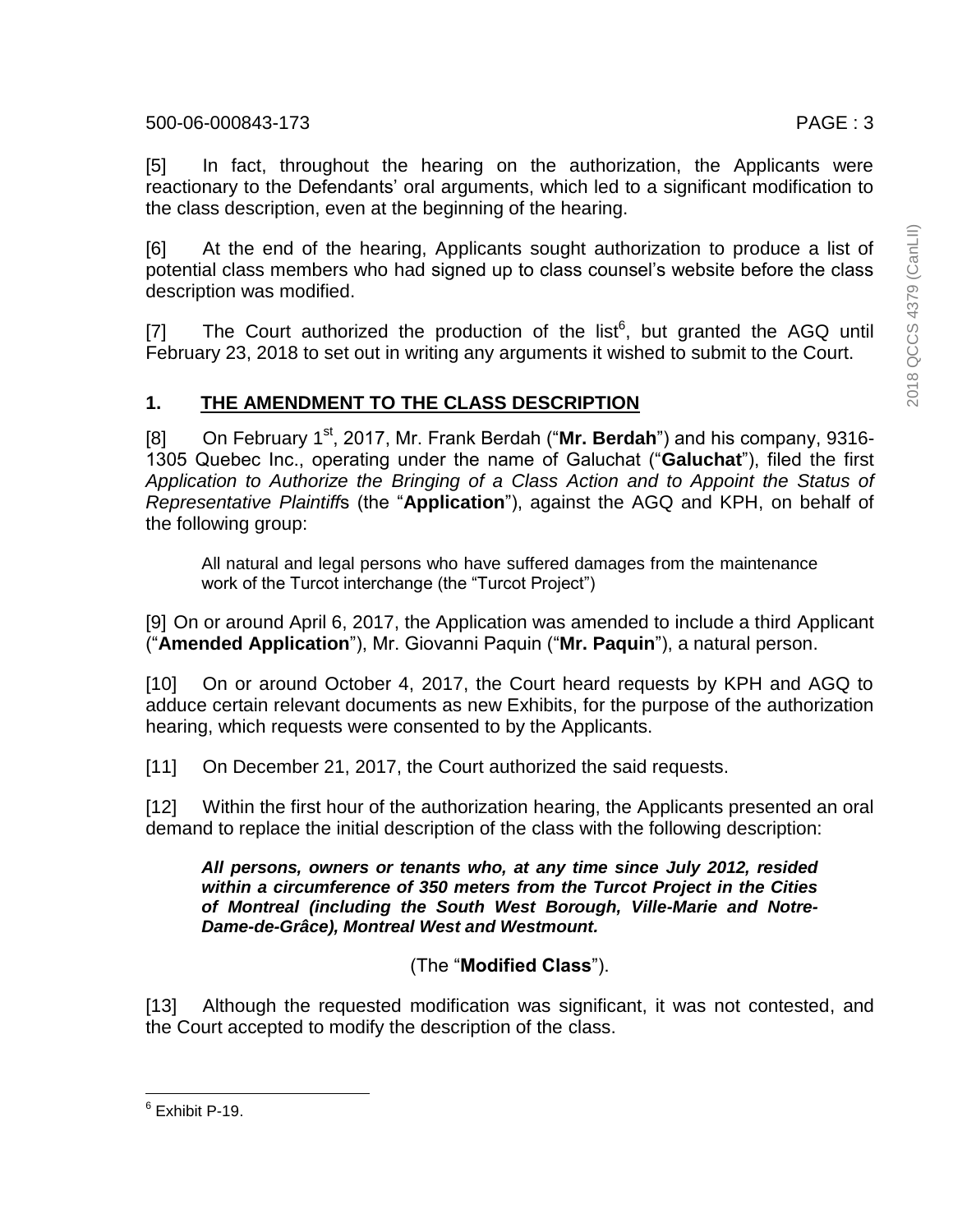[14] On the second day of the hearing, in response to the oral pleadings of the Defendants, the Applicants presented a second oral demand to modify the description of the class to replace "July 2012" by "Spring 2015".

[15] Again, the Court accepted the oral request to amend.

[16] At the end of the hearing, the Applicants, again, modified the description of the class by substituting "Spring of 2015" with "March 21, 2015".

[17] The AGQ opposed the amendment for its tardiness, and the prejudice suffered by it, as a result of the oscillating class definition over such a short time span. The matter was taken under advisement.

[18] Although, the Court empathizes with the challenges faced by the Defendant at a hearing on authorization when the class description is subject to several modifications, including a significant one, the effect of the latest proposed amendment is simply to substitute a season by a specific date.

[19] The Court will allow the amendment as it meets the criteria of Article 206 *C.C.P.*

[20] Thus, the final class description upon which the Application in authorization is to be decided is:

*All persons, owners or tenants who, at any time since March 21st, 2015, resided within a circumference of 350 meters from the Turcot Project in the cities of Montreal (including the South-West Borough, Ville-Marie and Notre-Dame-de-Grâce), Montreal West and Westmount.*

# (The "**Final Class Description**")

[21] The conclusions sought by the Applicants<sup>7</sup> on behalf of the class, should the action be authorized, are as follows:

**"**GRANT the present application;

AUTHORIZE the bringing of a class action in the form of an Originating Application in declaratory judgment, injunctive relief and damages;

APPOINT the Applicants the status of representative plaintiffs of the persons included in the Class herein described as:

Class**:**

English:

l

Given the discontinuance against KPH, the Court has adjusted the conclusions and questions to refer to "Defendant" rather than "Defendants", has deleted the conclusion and question relating to solidarity between Defendants and reference to "solidarity" in certain conclusions for the same reason, and has adjusted "Defendants" to the singular mode when required.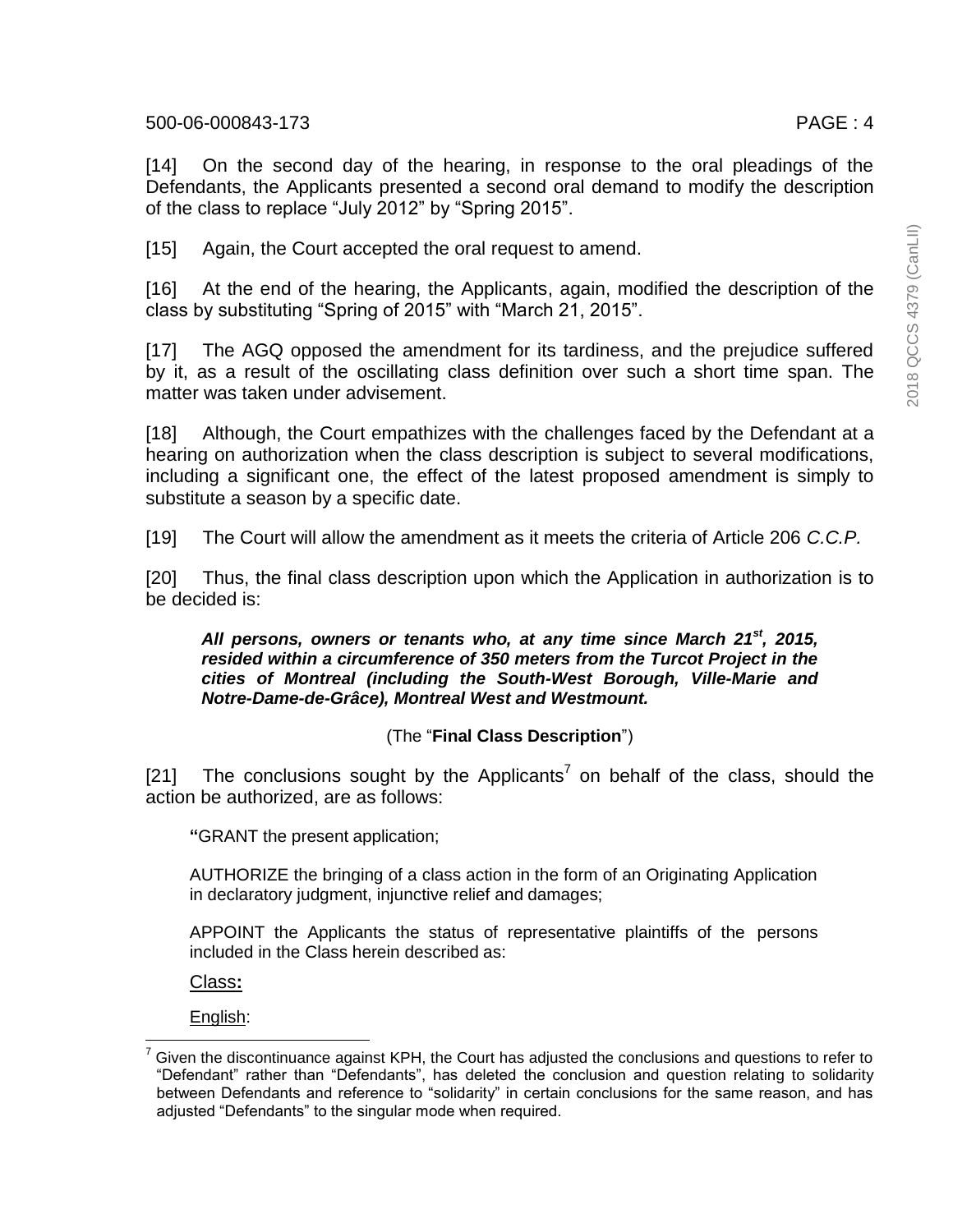All persons, owners or tenants who, at any time since March  $21<sup>st</sup>$ , 2015, resided within a circumference of 350 meters from the Turcot Project in the cities of Montreal (including the South-West Borough, Ville-Marie and Notre-Dame-de-Grâce), Montreal West and Westmount.

#### French :

Toutes les personnes, propriétaires ou locataires, qui, à un moment donné depuis 21 mars 2015, ont résidé dans un périmètre circonférentiel de trois cent cinquante (350) mètres du Projet Turcot, dans les villes de Montréal (incluant les arrondissements du Sud-Ouest, Ville-Marie et Notre-Dame-de-Grâce), Montréal-Ouest et Westmount.

(hereinafter referred to as the "Class")

or any other Class to be determined by the Court;

IDENTIFY the principle questions of fact and law to be treated collectively as the following:

- a) Does Defendant infringe on Class members' rights to peaceful enjoyment of their property (article 6) and their right to a healthy environment (article 46.1) as set out in Quebec's *Charter of Human Rights and Freedoms*?
- b) Does Defendant contravene sections 19.1 and 20 of the *Environment Quality Act* (chapter Q-2)?
- c) Does Defendant contravene the noise standards set out in the *Environment Quality Act* (chapter Q-2), notably with respect to the *Note d'instruction* 98-01 under section 94 of said Act?
- d) Does Defendant contravene the municipal noise by-laws for the cities impacted by the Turcot Project?
- e) Has Defendant caused Class members abnormal and intolerable inconveniences, thereby failing in its obligation of good neighbourly conduct?
- f) Did Defendant err in the design, construction, installation, maintenance and operation of equipment with respect to the Turcot Project?
- g) Was Defendant negligent of the well-being of the Class members, their tranquility and their right to peaceful enjoyment of their property?
- h) Are Class members entitled to moral damages?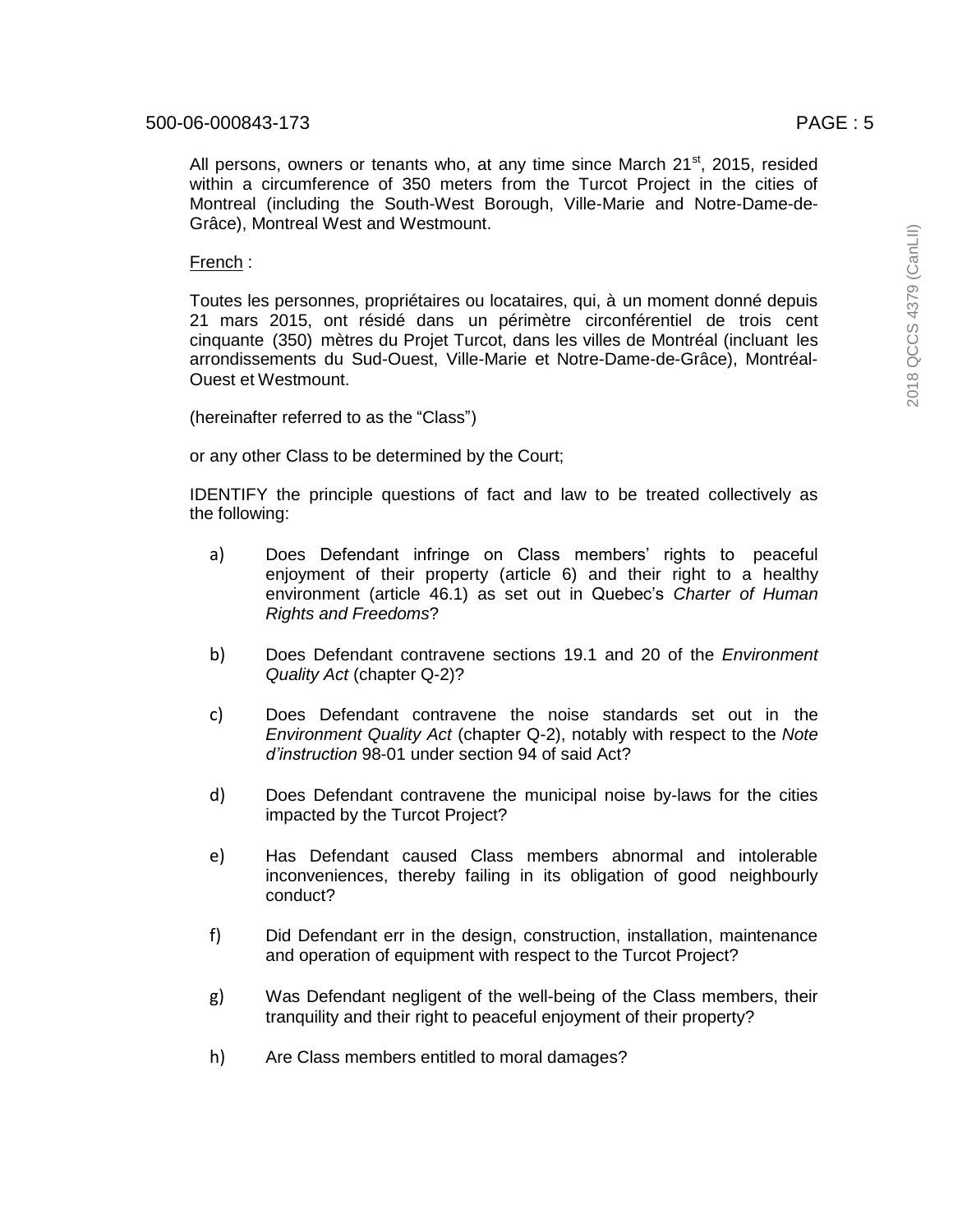i) Are Class members entitled to compensatory damages for trouble and inconvenience, Defendant's violation of their rights, and/or for the loss of value of their property?

 $[...]$ 

- k) Are Class members entitled to obtain orders, both under the general rules and under section 19.3 of the *Environment Quality Act*, aimed at reducing the noise emitted by the Turcot Project, so that it is reduced to acceptable levels both qualitatively and quantitatively?
- l) Does Defendant violate article 976 of the *Civil Code of Quebec*?
- m) Does Defendant violate article 1457 of the *Civil Code of Quebec*?
- n) Is it necessary to issue an injunction against the Defendant?

IDENTIFY the conclusions sought by the Class action to be instituted as being the following:

GRANT Plaintiffs' action against Defendant on behalf of all the Class members;

DECLARE the Defendant liable for the damages suffered by the Applicants and each of the Class members;

ORDER the Defendant to take the necessary measures to reduce the noise generated by the Turcot Project, to acceptable levels, both qualitatively and quantitatively, based on the evidence that will be submitted to the Court;

CONDEMN the Defendant to pay the designated Plaintiffs and each of the class members an annual amount, to be determined, as of March 21, 2015, and until such time that sufficient noise mitigation measures have been implemented;

CONDEMN the Defendant to compensate the designated Plaintiffs and the Class members for the diminution in value to their property;

CONDEMN the Defendant to pay to each Class member a sum to be determined in compensation for any other damages which the Court may determine;

CONDEMN the Defendant to pay interest and the additional indemnity on the above sums according to law from the date of service of the *Application to Authorize the Bringing of a Class Action and to Appoint the Status of Representative Plaintiff*;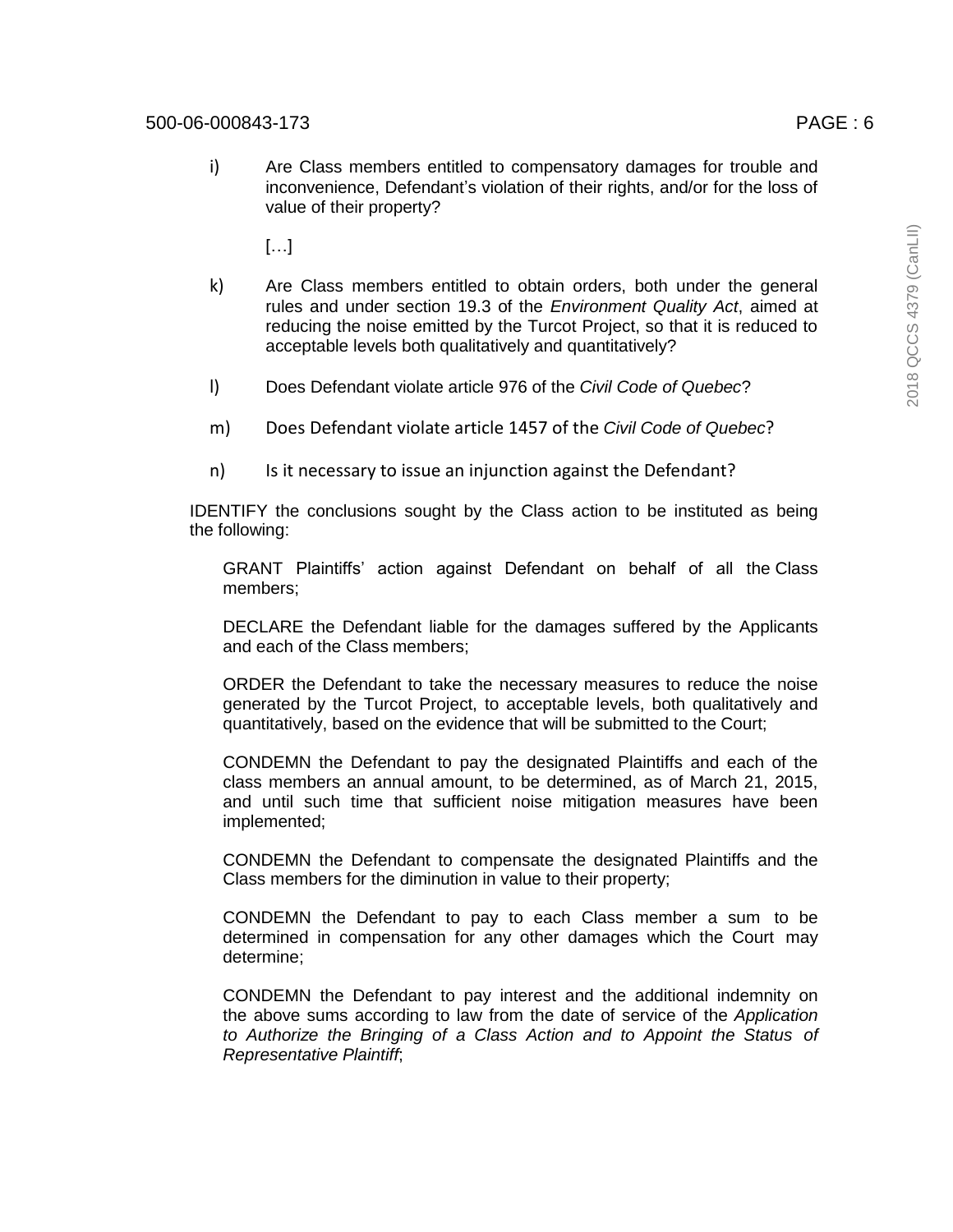ORDER that the claims of individual Class members be the object of collective recovery if the proof permits and alternately, by individual recovery;

ORDER the Defendant to deposit in the office of this Court the totality of the sums which forms part of the collective recovery, with interest and costs;

CONDEMN the Defendant to bear the costs of the present action, including class counsel's professional fees and disbursements, the cost of notices, the cost of management of claims and the costs of experts, if any, including the costs of experts required to establish the amount of the collective recovery orders;

RENDER any other order that this Honourable Court shall determine;

DECLARE that all members of the Class that have not requested their exclusion, be bound by any judgement to be rendered on the class action to be instituted in the manner provided for by the law;

FIX the delay of exclusion at thirty (30) days from the date of the publication of the notice to the members, date upon which the members of the Class that have not exercised their means of exclusion will be bound by any judgment to be rendered herein;

ORDER the publication of a notice to the members of the Class in accordance with article 579 *C.C.P.* within sixty (60) days from the judgement to be rendered herein in the "News" sections of the Saturday editions of *LA PRESSE*, *LE JOURNAL DE MONTRÉAL*, and *THE MONTREAL GAZETTE*;

ORDER that said notice be published on the Defendant's various websites, Facebook pages and Twitter accounts, in a conspicuous place, with a link stating "Notice of a Class Action Concerning the Turcot Project – Avis d'une action collective concernant le projet échangeur Turcot";

ORDER the Defendant to send an Abbreviated Notice by regular mail and by email to each Class member, to their last known physical and e-mail addresses, with the subject line "Notice of a Class Action – Avis d'une action collective";

RENDER any other order that this Honourable Court shall determine;

The whole with costs including publications fees."

### **2. PRELIMINARY COMMENTS**

[22] Notwithstanding the substantial modification to the class description and the discontinuance against KPH, the allegations of the Application and conclusions sought have not been adjusted.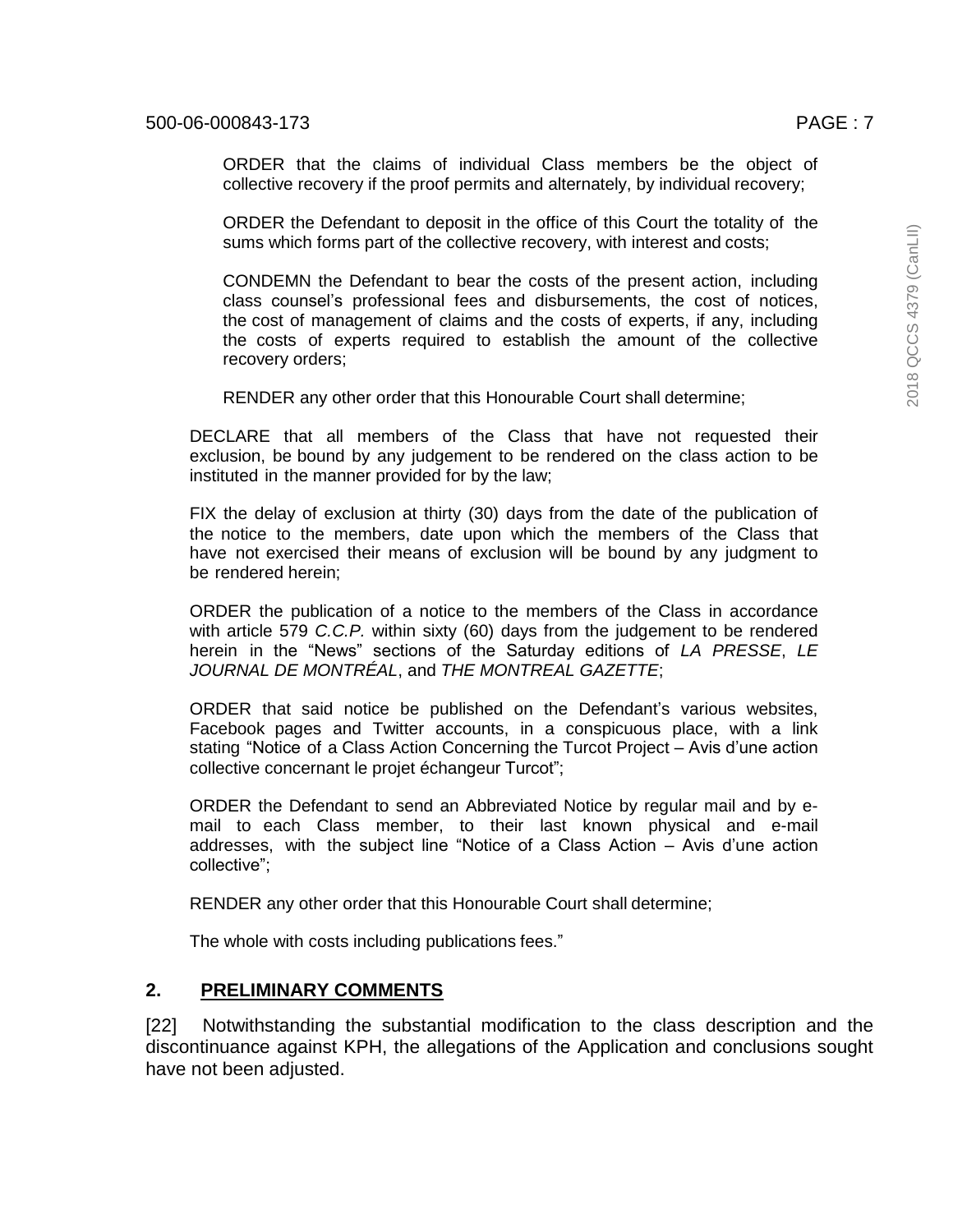[23] The consequence is that important parts of the Application are either irrelevant in the context of the class description, or unclear as to their application.

[24] For example, the initial allegations pertaining to the composition of the class<sup>8</sup> are in no way relevant as regards the Final Class Description.

[25] The use of Defendants in the plural sense is made throughout the proceeding, and it is unclear whether liability under 1457 *C.C.Q.* is also being sought against the AGQ, or whether it is simply an oversight and should have been removed upon the discontinuance against KPH.

[26] The last minute modifications to the class description, and the Applicants' failure to adjust their allegations accordingly, have the direct effect of rendering the Court's task at this stage of the proceedings more challenging. It must now assess and try to infer from the original allegations, what their relevant application is with respect to the Final Class Description.

# **3. THE CONTEXT**

# **3.1 The Reconstruction of the Turcot Interchange**

[27] The Turcot Interchange is an important hub, easily identifiable by its elevated structures, located on the Island of Montreal, South West of the Montreal downtown core which interconnects Highways 15, 20 and 720 ("**interconnecting highways**").

[28] It is an essential road link between Montreal's downtown area and the Champlain Bridge on its east side, and the Montreal-Pierre Elliott Trudeau International Airport on its west side.<sup>9</sup>

[29] The reconstruction of the Turcot Interchange began in 2009 and is currently expected to be completed in 2020.

[30] It is a massive undertaking which includes the demolition and reconstruction of other interchanges as well,<sup>10</sup> and certain segments of the interconnecting highways, the relocation of parts of a transcontinental railway,<sup>11</sup> the demolition of old roads and the construction of new road links.<sup>12</sup>

 $\overline{a}$ 

 $<sup>8</sup>$  Application, par. 37 to 43.</sup>

<sup>9</sup> Exhibit P-1: Extract of the website of Transports, Mobilité durable et Électrification des transports Québec.

<sup>&</sup>lt;sup>10</sup> Exhibit P-2 : Angrignon, De la Vérendrye, Montreal West Interchanges.

 $11$  Exhibit P-2: the railway used by the Canadian National Railway.

<sup>12</sup> Exhibit P-2.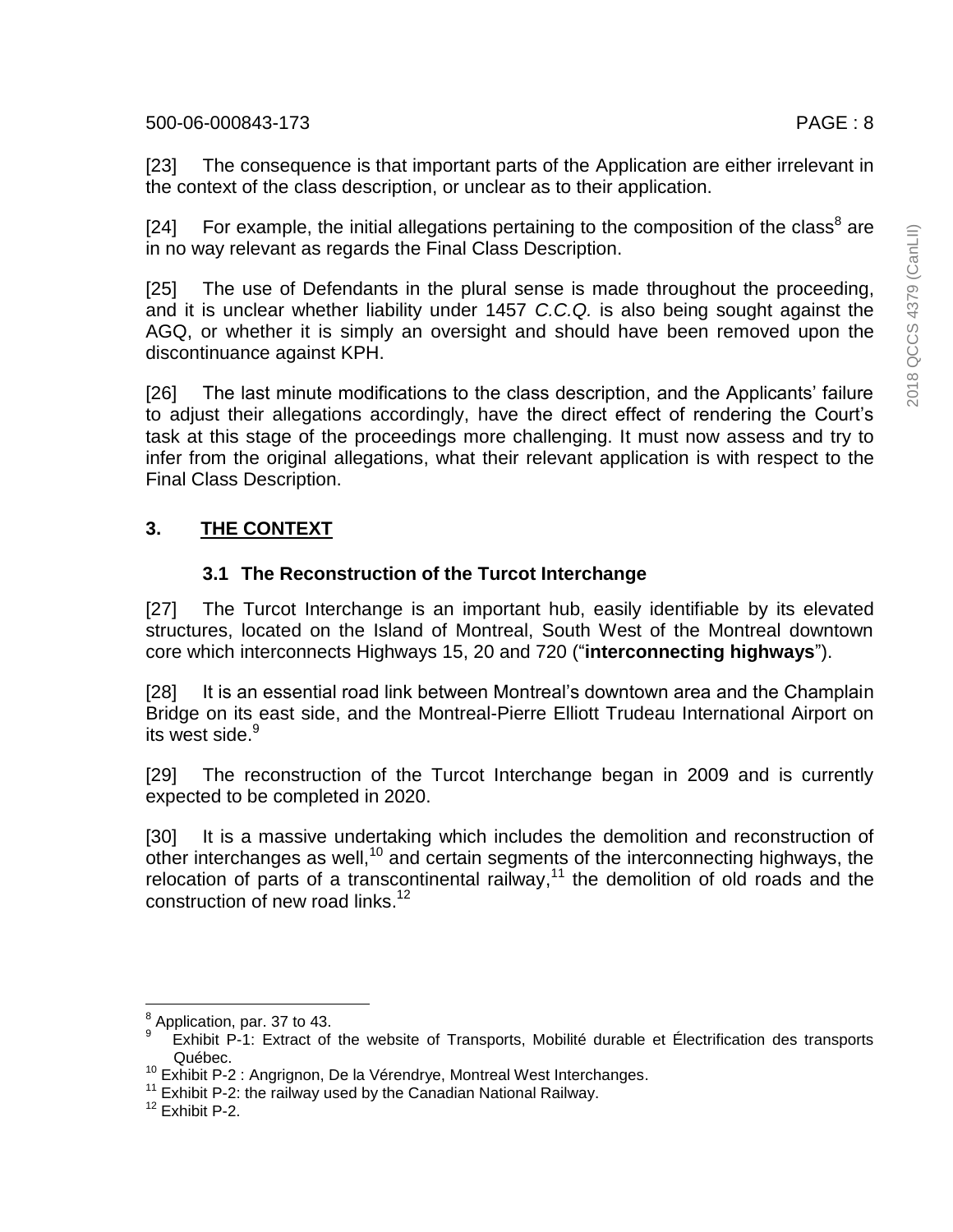[31] The works extend over several kilometers, throughout the Cities of Montreal, Westmount and Montreal West,<sup>13</sup> and involve multiple structures, some elevated some not, and various phases and schedules.<sup>14</sup>

### **3.2 The Applicants**

[32] It is admitted that neither of the Applicants own property within 350 meters of the "Turcot Interchange" or the "Project".<sup>15</sup>

[33] Mr. Berdah is the owner of the Applicant Galuchat.

[34] He does not, nor has he resided within 350 meters of the Turcot Interchange or the Project.<sup>16</sup>

[35] Since February 2015, Galuchat has occupied a rented premise,<sup>17</sup> adjacent to the Project, in which it operates a furniture upholstery store.

[36] In the context of the Project, a sound barrier wall was erected parallel to Saint-Jacques Street, in Montreal, cutting off Galuchat's premises from a useable public road and making it difficult to access the store.

[37] Since July 2012, Mr. Paquin has resided in an apartment near the Project,<sup>18</sup> which he rents.

[38] Galuchat's and Mr. Paquin's premises are located in the same sector in the borough of Notre-Dame-de-Grâce ("**NDG"),** which sector is bordered by Saint-Jacques Street, Addington Street, Upper Lachine Road and Girouard Avenue.<sup>19</sup>

[39] Although not specifically alleged, but nonetheless inferable from the allegations and exhibits, the construction works, which caused the alleged neighbourly annoyances, appear to be the dismantling and construction of the Saint-Jacques overpass in the NDG borough, which overpass is located between Girouard Avenue and Decarie Boulevard, and services vehicles and pedestrians crossing over Highway 15<sup>20</sup> ("**Saint-Jacques overpass**").

[40] The Saint-Jacques overpass work is included in the Project.

 $\overline{a}$ 

 $13$  Exhibits P-2, PGQ-1 and PGQ-2.

<sup>&</sup>lt;sup>14</sup> Exhibits PGQ-1, PGQ-2, and R-3.

<sup>&</sup>lt;sup>15</sup> Admission noted in Judgment authorizing the production of Exhibits.

<sup>&</sup>lt;sup>16</sup> The Court uses the word "Project" to include all and any work related to the demolition and rebuilding of the Turcot Interchange.

<sup>17</sup> 5457 Saint-Jacques Street, Montreal.

<sup>&</sup>lt;sup>18</sup> 919 Girouard Avenue, Montreal.

<sup>&</sup>lt;sup>19</sup> Exhibits R-2 and PGQ-4, PGQ-5.

<sup>20</sup> Exhibits R-1, R-3, R-6, P-11, P-12, P-13, P-14, PGQ-11 and PGQ 12.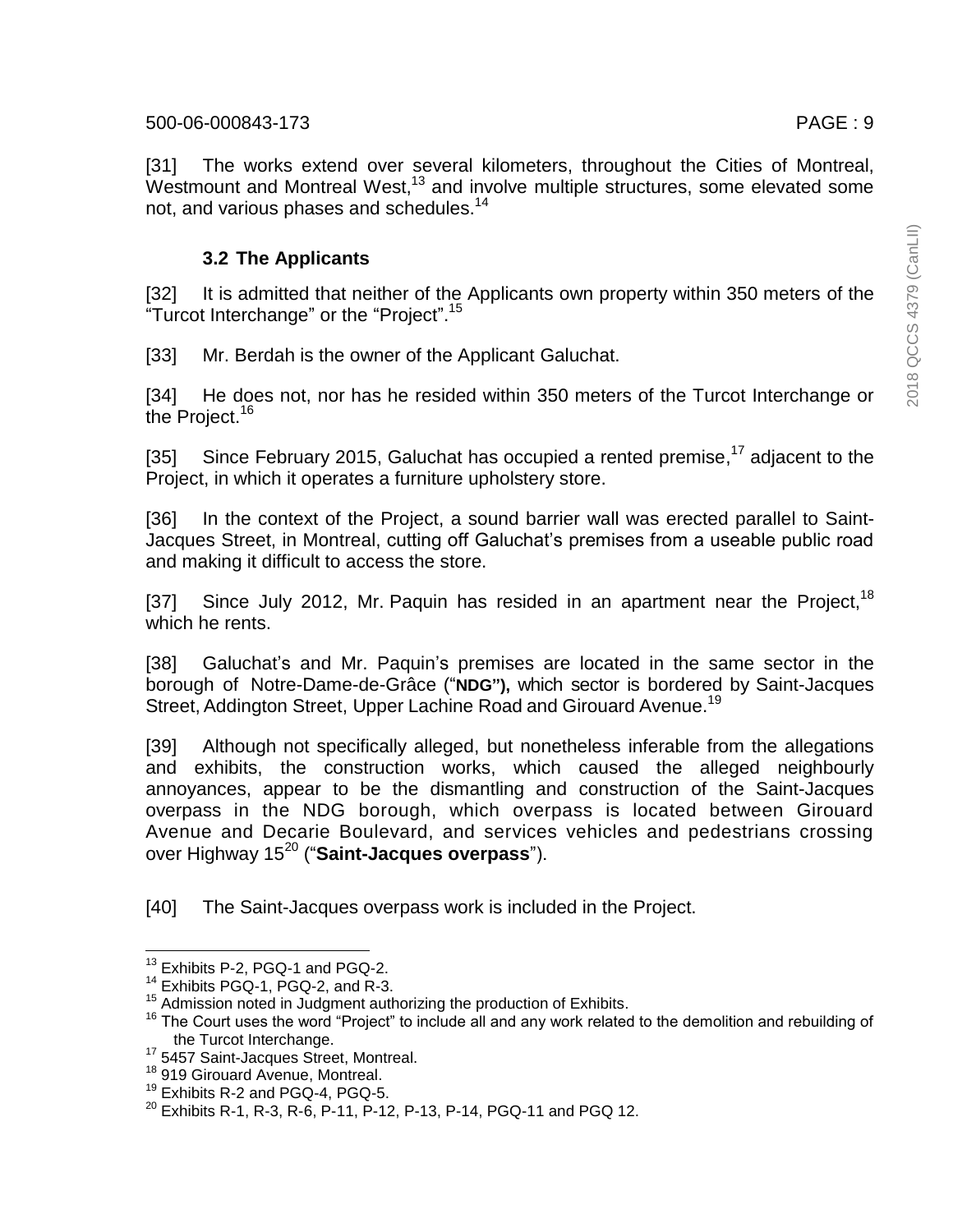2018 QCCS 4379 (CanLII) 2018 QCCS 4379 (CanLII)

### **4. ANALYSIS**

#### [41] Articles 571, 574 and 575 of the *Code of Civil Procedure* **("***C.C.P.***")** state:

**571**. A class action is a procedural means enabling a person who is a member of a class of persons to sue, without a mandate, on behalf of all the members of the class and to represent the class.

In addition to natural persons, legal persons established for a private interest, partnerships and associations or other groups not endowed with judicial personality may be members of the class.

A legal person established for a private interest, a partnership or an association or another group not endowed with juridical personality may, even without being a member of a class, ask to represent the class if the director, partner or member designated by that entity is a member of the class on behalf of which the entity is seeking to institute a class action, and the designee's interest is related to the purposes for which the entity was constituted.

**574.** Prior authorization of the court is required for a person to institute a class action.

The application for authorization must state the facts on which it is based and the nature of the class action, and describe the class on whose behalf the person intends to act. It must be served on the person against whom the person intends to institute the class action, with at least 30 days' notice of the presentation date.

An application for authorization may only be contested orally, and the court may allow relevant evidence to be submitted.

**575.** The court authorizes the class action and appoints the class member it designates as representative plaintiff if it is of the opinion that

- (1) the claims of the members of the class raise identical, similar or related issues of law or fact;
- (2) the facts alleged appear to justify the conclusions sought;
- (3) the composition of the class makes it difficult or impracticable to apply the rules for mandates to take part in judicial proceedings on behalf of others or for consolidation of proceedings; and
- (4) the class member appointed as representative plaintiff is in a position to properly represent the class members.

### **4.1 The role of the Authorizing Judge**

[42] The Supreme Court of Canada and the Court of Appeal of Quebec have clearly stated and reminded us, in many decisions, that the applicant's burden at the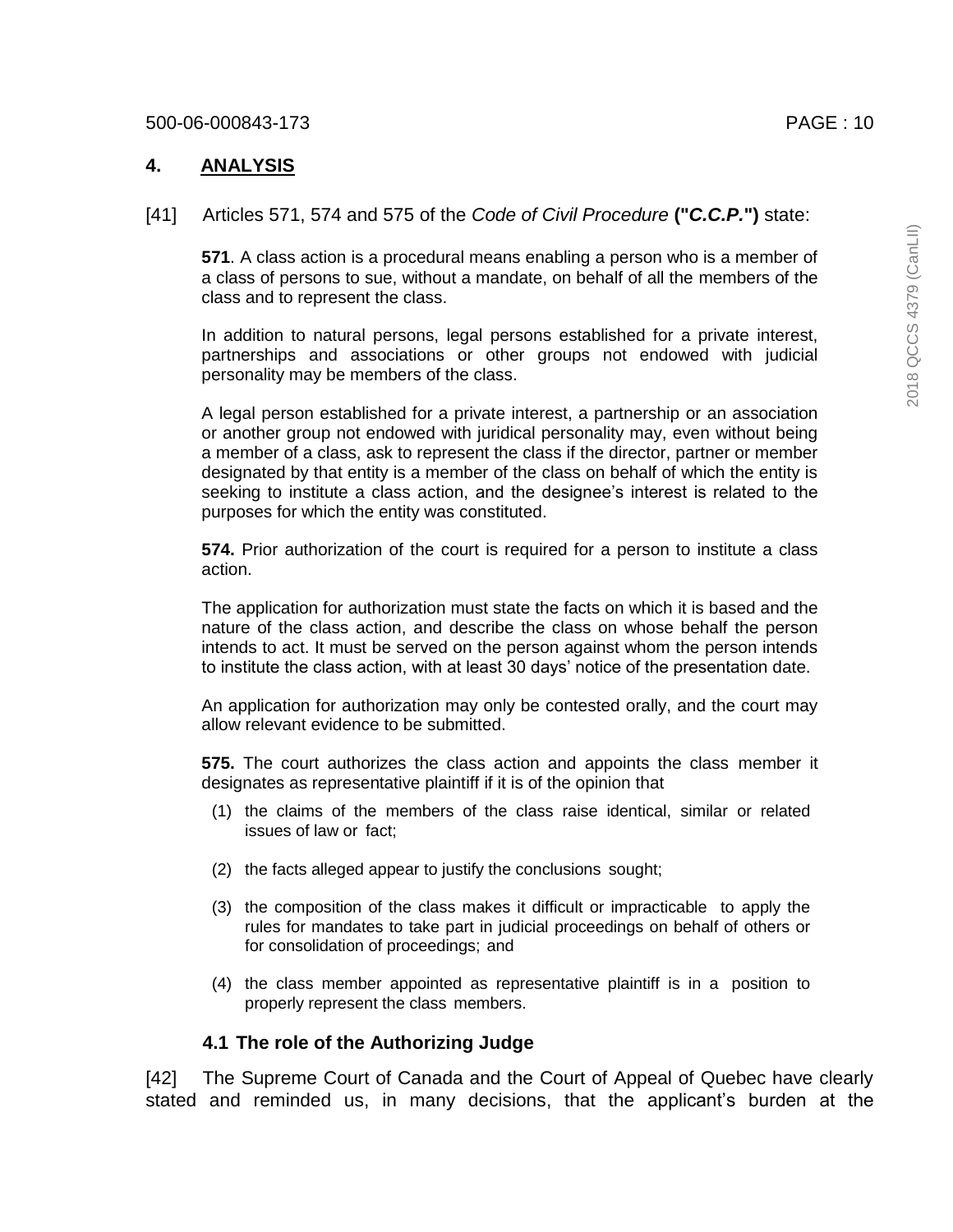authorization stage is one of demonstration only.<sup>21</sup> The threshold imposed on the applicant is low. The Judge must refrain from reviewing the merits of the matter, his/her role being limited to that "of a filter" to bar frivolous motions.<sup>22</sup>

[43] The authorizing Judge must assume the facts alleged in the applicant's proceeding to be true, and should read between the lines where the real meaning is clear, even if the allegations are not perfect, $^{23}$  and this, with the purposeful intent to achieve "*the twin goals of deterrence and victim compensation*" when possible. 24

[44] The role of the authorizing Judge is not to review the merits of the case, but only to ensure that the applicant has an arguable case, and that the legal syllogism being put forward is sustainable.<sup>25</sup>

[45] The burden at this stage is one of logic and not of evidence, and while the authorizing Judge must consider the evidence put forward, he or she must resist the temptation to go through the evidence in a manner that should be left to the Judge on the merits, assuming the class action is authorized. $^{26}$ 

[46] For an authorization to be granted, the Court must be satisfied that the four conditions of Article 575 *C.C.P.* have been met.

[47] The Court will begin its analysis with the criteria set out at Articles 574 and 575(3) *C.C.P.*.

### **4.2 Has the existence of a class been shown, and does the composition of the class make it difficult to apply the rule for mandates as provided at Article 575(3)** *C.C.P.***?**

[48] The existence of a class is a precondition to a class action. $27$ 

[49] In the case *Western Canadian Shopping Centres Inc. v. Dutton*, <sup>28</sup> the Supreme Court of Canada has laid out the criteria to be applied when assessing the appropriateness of a class description:

38. While there are differences between the tests, four conditions emerge as necessary to a class action. First, the class must be capable of clear

 $\overline{\phantom{a}}$ <sup>21</sup> *Infineon Technologies AG v. Option consommateurs*, 2013 R.C.S. 600; *Pharmascience inc*. v. *Option Consommateurs*, 2005 QCCA 437.

<sup>22</sup> *Infineon Technologies AG v. Option consommateurs*, 2013 R.C.S. 600.

<sup>23</sup> *Asselin c. Desjardins Cabinet de services financiers inc.*, 2017 QCCA 1673, par. 32.

<sup>24</sup> *Infineon Technologies AG v. Option consommateurs*, 2013 3 R.C.S. 600, par. 60.

<sup>25</sup> *Asselin c. Desjardins Cabinet de services financiers inc.*, 2017 QCCA 1673, par. 32-36.

<sup>26</sup> *Id*., par. 40 and following; and *Sibiga* c. *Fido Solutions inc.*, 2016 QCCA 1299.

<sup>27</sup> *Lambert (Gestion Peggy)* c *Écolait ltée*, 2016 QCCA 659, par. 53.

<sup>28</sup> 2001 SCC 46, par. 38.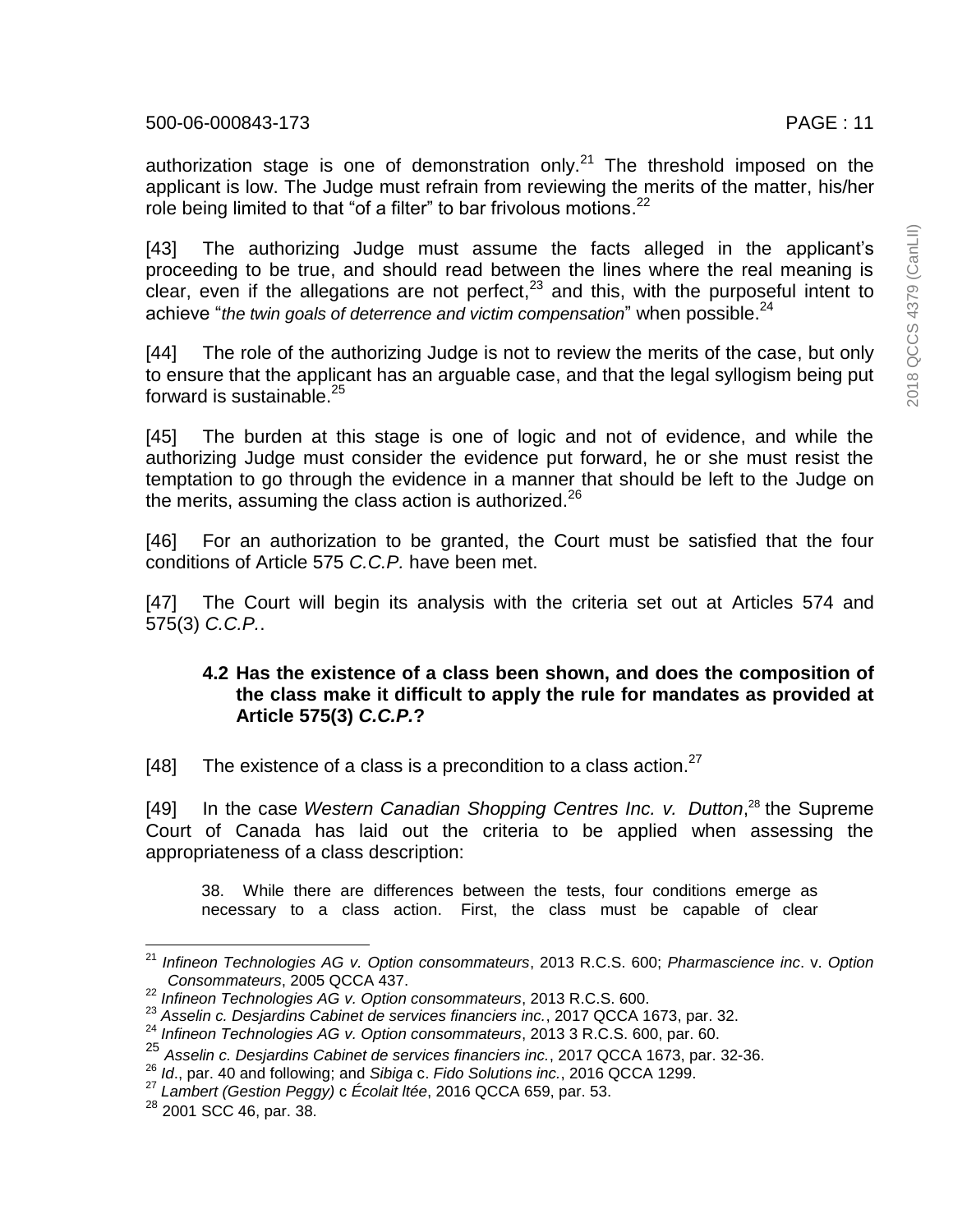definition. Class definition is critical because it identifies the individuals entitled to notice, entitled to relief (if relief is awarded), and bound by the judgment. It is essential, therefore, that the class be defined clearly at the outset of the litigation. The definition should state objective criteria by which members of the class can be identified. While the criteria should bear a rational relationship to the common issues asserted by all class members, the criteria should not depend on the outcome of the litigation. It is not necessary that every class member be named or known. It is necessary, however, that any particular person's claim to membership in the class be determinable by stated, objective criteria.

[Emphasis added – References omitted]

[50] In order to assess a putative class member's membership, the Court must ensure that "*the class is defined sufficiently narrowly […]*". 29

20. […] It falls to the putative representative to show that the class is defined sufficiently narrowly.

21. The requirement is not an onerous one. The representative need not show that everyone in the class shares the same interest in the resolution of the asserted common issue. There must be some showing, however, that the class is not unnecessarily broad—that is, that the class could not be defined more narrowly without arbitrarily excluding some people who share the same interest in the resolution of the common issue. Where the class could be defined more narrowly, the court should disallow certification or allow certification on condition that the definition of the class be amended.

[Emphasis added – References omitted]

[51] The Quebec Court of Appeal, in the matter of *George* v. *Québec (Procureur général),* <sup>30</sup> confirms these principles in the following manner :

[40] De ces arrêts se dégagent les enseignements applicables à la définition du groupe dans le cadre d'une demande d'autorisation pour exercer un recours collectif :

- 1. La définition du groupe doit être fondée sur des critères objectifs;
- 2. Les critères doivent s'appuyer sur un fondement rationnel;
- 3. La définition du groupe ne doit être ni circulaire ni imprécise;

4. La définition du groupe ne doit pas s'appuyer sur un ou des critères qui dépendent de l'issue du recours collectif au fond.

 <sup>29</sup> *Hollick* v. *Toronto (City)*, 2001 SCC 68.

<sup>30</sup> 2006 QCCA 1204, par. 40; similarly *Lallier* v. *Volkswagen Canada Inc*., 2007 QCCA 920; and *Del Guidice* v. *Honda Canada Inc*., 2007 QCCA 922.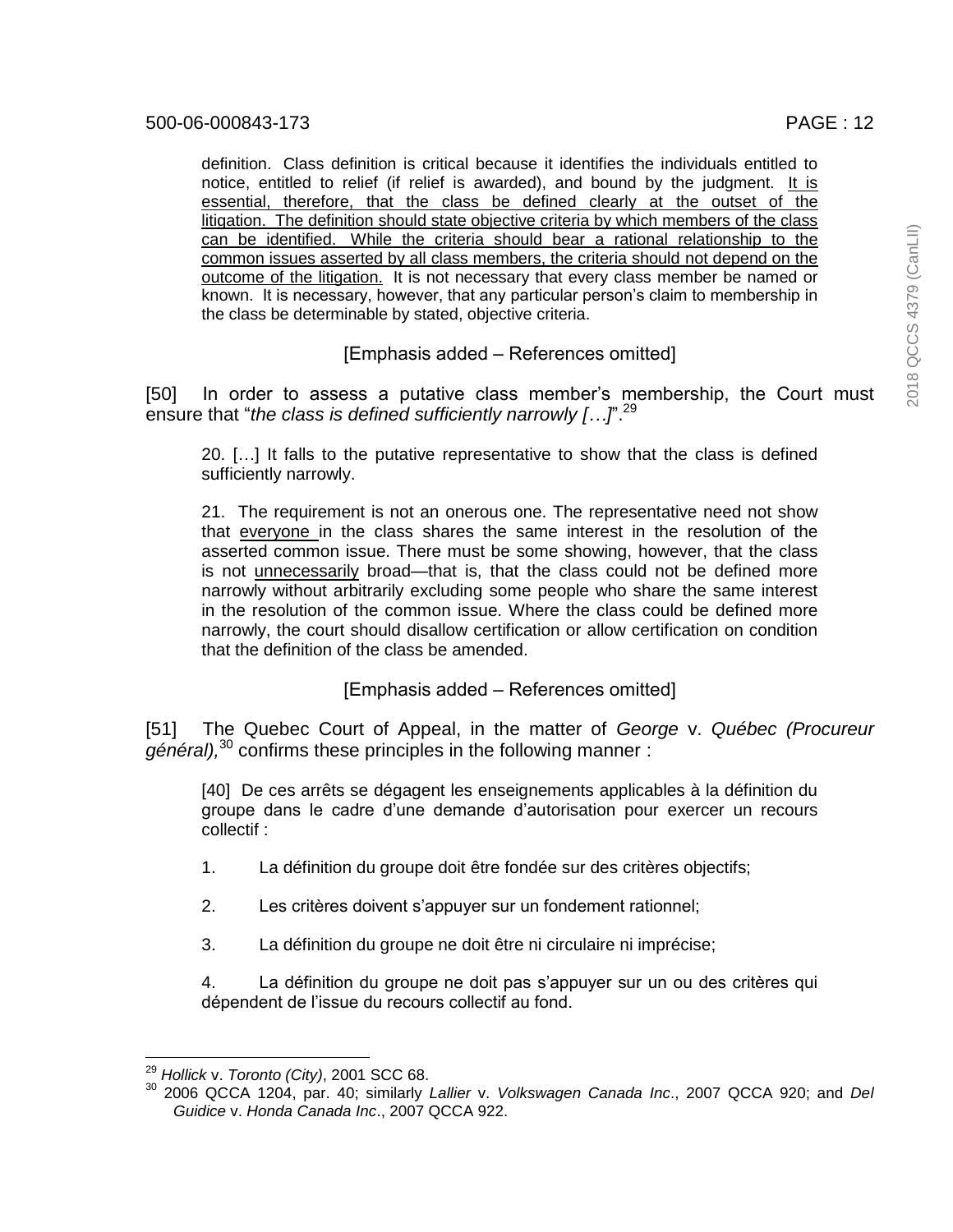[53] However, the Court can contribute to providing certain clarification and modifying certain elements in a class description, and it should do so where possible in order to achieve the objectives sought by class action proceedings.

# **4.3 Does a class exist?**

# 4.3.1 **The reference to the Turcot Project in the class definition**

[54] The Final Class Description refers to the "Turcot Project" as the starting point of the geographical determination of the residents that are included as putative class members.

[55] The term "Turcot Project" is generally defined as follows in the Application:

#### 7. This rebuilding, known as the "Turcot Project", includes the reconstruction of the Angrignon, De La Vérendrye and the Montreal-West interchanges, as well as adjacent sections of highways 15, 20 and 720;

# [Emphasis added]

[56] The expressions "Projet Turcot" or "Projet de reconstruction du complexe Turcot" are generally used by the Government in certain documents and refer, in a broad manner, to the work required in the context of rebuilding the Turcot Interchange and related structures.<sup>32</sup>

[57] It is clear that the scope of the work included in the expression "Turcot Project" traverses three cities,<sup>33</sup> over many kilometers, but it lacks a precise definition, scope and perimeter.

[58] In fact, the scope of the work included in the expression "Turcot Project" evolves and varies over time as the "Turcot Project" progresses. The Exhibits filed by the Applicants<sup>34</sup> refer to structures being demolished, built or relocated, lanes kept opened and later abandoned and replaced with new lanes, highways being temporary closed, and reopened when appropriate.<sup>35</sup> The footprint of the Turcot Project is fluid and evolutive.

l

<sup>31</sup> *Citizens for a Quality of Life* v. *Aéroports de Montréal*, 2007 QCCA 1274.

<sup>&</sup>lt;sup>32</sup> Exhibits P-1, P-2, P-3, PGQ-1 as examples.

<sup>&</sup>lt;sup>33</sup> Cities of Montreal, Montreal West and Westmount.

<sup>&</sup>lt;sup>34</sup> Exhibits P-1 and P-2.

<sup>&</sup>lt;sup>35</sup> Exhibits P-2 and P-3.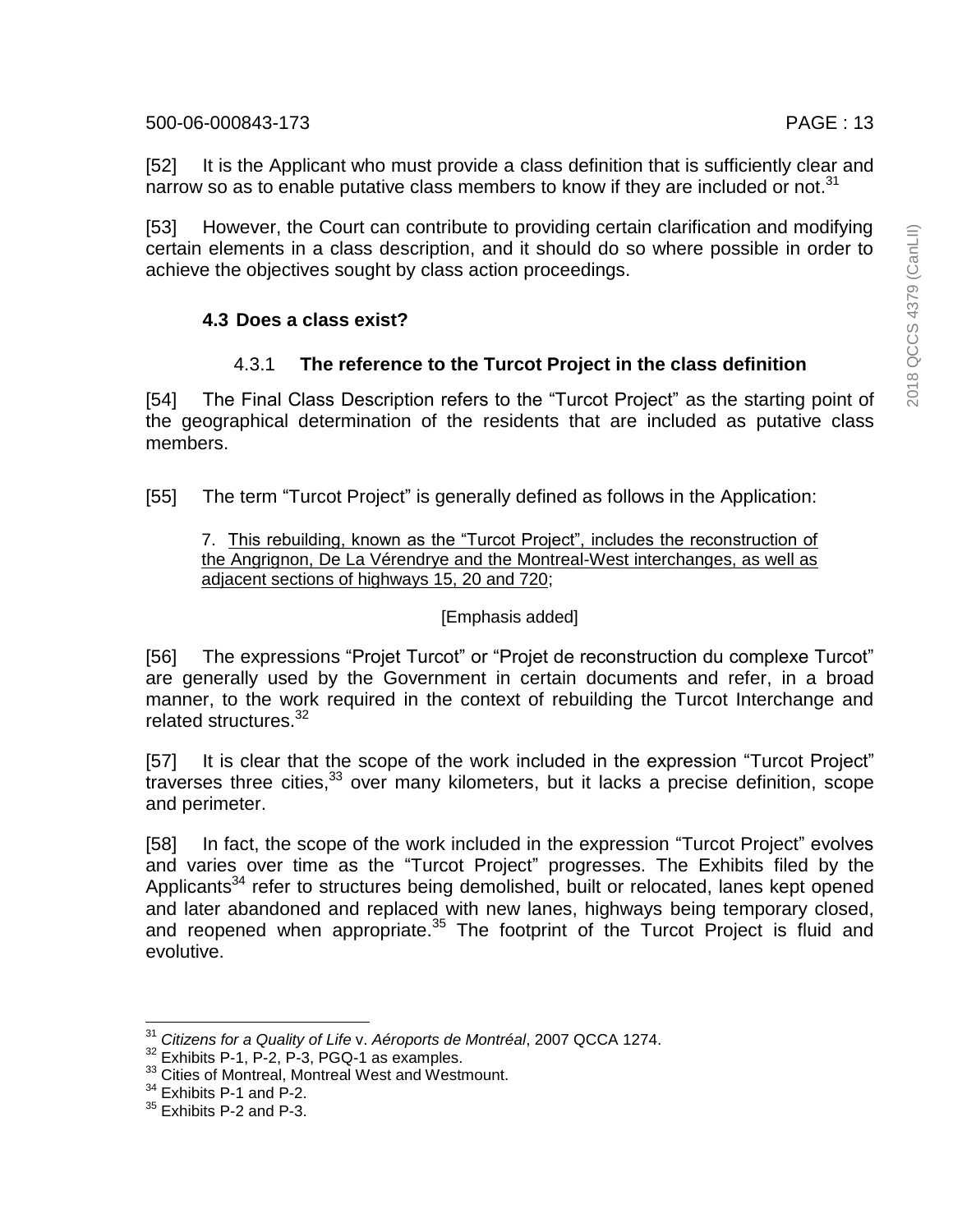[59] In the documents filed by the AGQ or KPH, they refer to the scope of the work in more or less detail, and at specific dates. For example:

- List of contracts of the Turcot Project as of July 31, 2017; $^{36}$
- Projet Turcot état d'avancement des travaux-volet 1 mode traditionnel as of July 3, 2017;<sup>37</sup>
- Zones des travaux des lots préparatoires du secteur centre pour les années  $2014$  à  $2016$   $38$

[60] The reference to the Turcot Project in the Final Class Description is not specific enough and does not allow for the identification of the members, given the lack of an identifiable geographical perimeter, scope of work, and the evolutive footprint of what is referred to as the "Turcot Project".

[61] As such, the Court finds the reference to Turcot Project in the class definition not to be sufficiently precise.

### 4.3.2 **Is the class sufficiently narrow?**

[62] As mentioned above, the Project is massive.<sup>39</sup>

[63] The Applicants are located within a single block in the City of Montreal, borough of NDG, bordered by Saint-Jacques Street, Addington Street, Upper-Lachine Road and Girouard Avenue.<sup>40</sup>

[64] One of the consequences of the failure to align the allegations of the Application to the Final Class Description is that those pertaining to the composition of the class refer to the number of vehicles that use the Turcot Interchange,<sup>41</sup> and the tens of thousands of people who are members of the class, but not to the relevant items of the Final Class Description such as the residents within the 350 meters of the Project, or part thereof.

[65] In fact, in an effort to identify other class members, the Applicants relied on inferences.<sup>42</sup>

<sup>38</sup> Exhibit R-1.

l  $36$  PGQ-1.

<sup>37</sup> PGQ-2.

<sup>&</sup>lt;sup>39</sup> Exhibit PGQ-1.

<sup>40</sup> Exhibit R-2.

<sup>&</sup>lt;sup>41</sup> Re-Amended Application, par. 37 to 43.

<sup>&</sup>lt;sup>42</sup> Re-Amended Application, par. 50.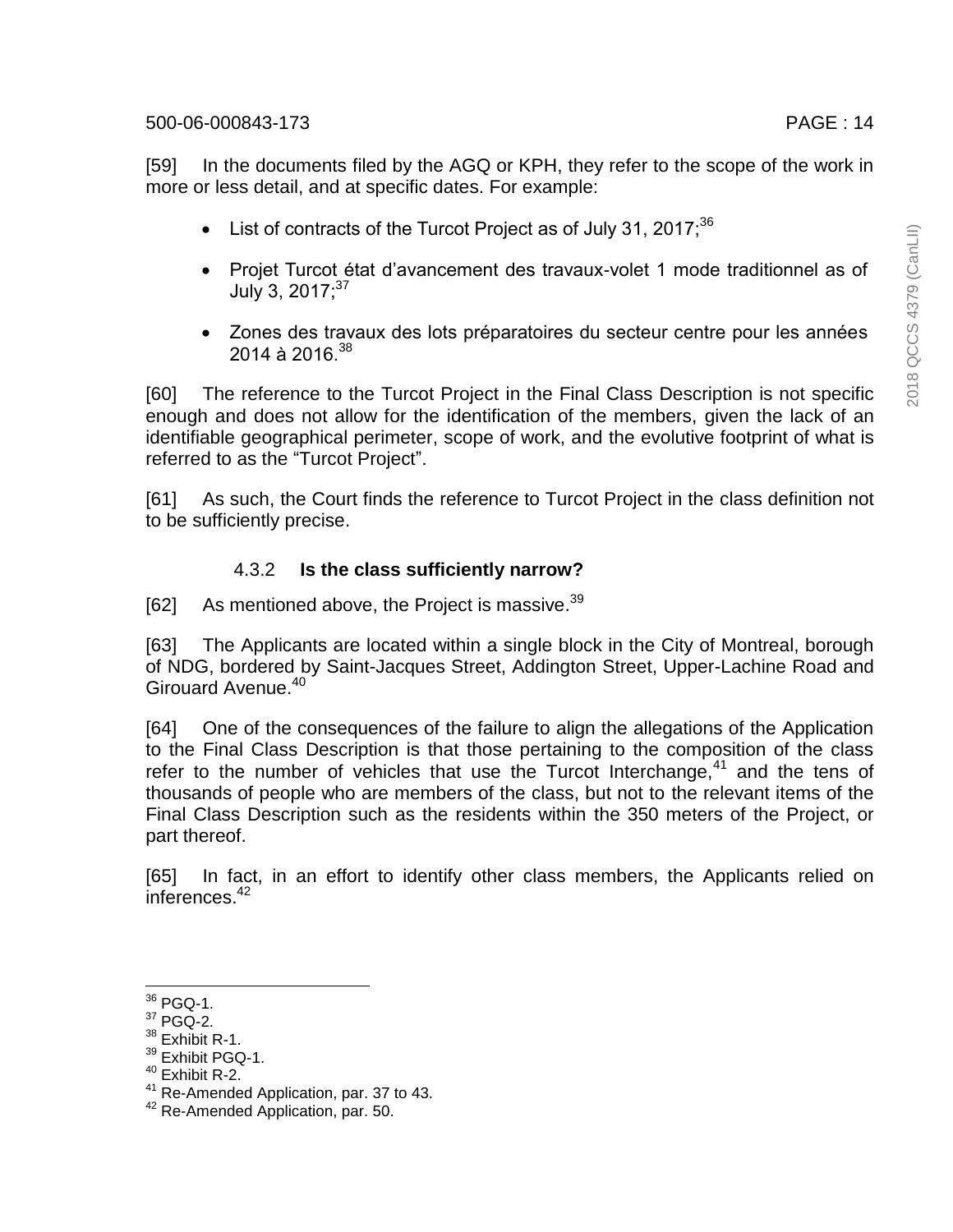2018 QCCS 4379 (CanLII) 2018 QCCS 4379 (CanLII)

[66] The issues raised by the Applicants relate to the annoyances suffered by residents as a result of the Project due to excessive noise, dust, and other inconveniences.

[67] The inconveniences suffered by the Applicants result from the Saint-Jacques overpass work, which is in proximity to the areas where Mr. Paquin resides and Galuchat's business operates. It is a small part of the overall Project, and is limited in scope.

[68] Although the residents who live in proximity to the Saint-Jacques overpass may qualify as a class, there are no allegations or evidence to support that the class should include more than those residents.

[69] The class description is unnecessarily broad and it should be narrowed to include only residents living in proximity to the Saint-Jacques overpass work.

# 4.3.3 **Is 350 meters a justifiable distance?**

[70] There are no allegations in the Application, or in any other document, showing the basis and rational behind the choice of opting for a distance of 350 meters from the Turcot Project, within which the persons of the proposed class must reside.

[71] Furthermore, the reference to a "circumference" is confusing and of little use. Nothing alleged or even argued fixes a center point from which a circumference can be drawn.

[72] The AGQ argued that Applicants' counsel simply copied the class description used in *Krantz* v. *Quebec (Procureur general)'s*<sup>43</sup> decision without any adjustment. This may be true, but at least in the Krantz' decision, the starting point of the perimeter was clear and objective, and not vague and fluid as in this case.

[73] That being said, given the low threshold that Applicants must meet at the authorization stage, and the objective of class proceedings, the Court will accept the 350 meters as the distance from the St-Jacques overpass work within which the putative class members must reside.

# 4.3.4 **Should the Court redefine the class?**

[74] Given the general and not always relevant allegations of the Application, it is challenging to proceed with the redefinition of the Final Class Description. The Court has nonetheless made the effort to redefine the class as it considers that the class action should be authorized and it would be contrary to the objectives sought by class action proceedings not to do so in the present case.

l <sup>43</sup> 2006 QCCS 2143.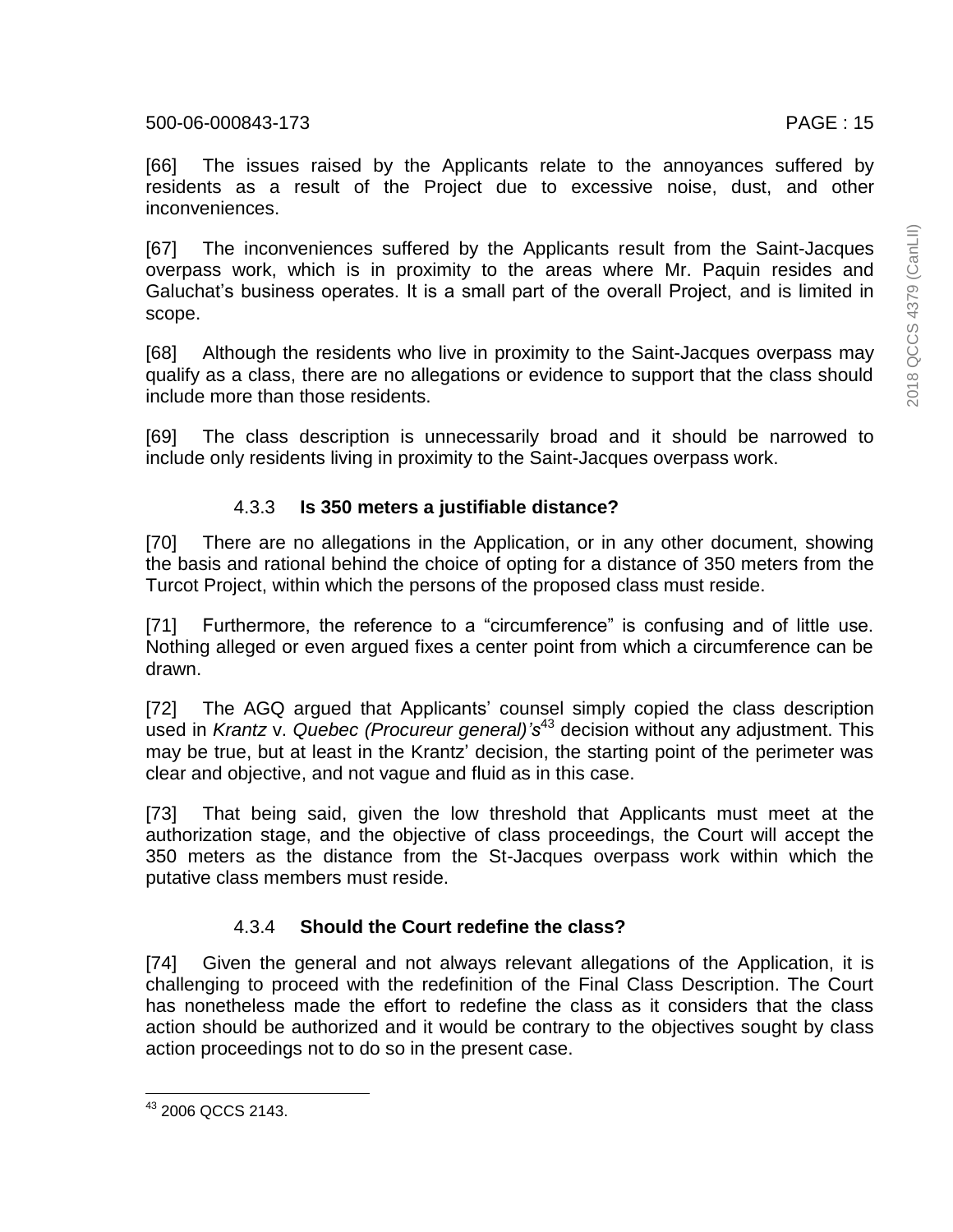[75] For the reasons set forth above, the Court will redefine the description of the class as follows:

**All residents, who at any time since March 21, 2015, resided within 350 meters of that section of Saint-Jacques Street, (including the Saint-Jacques overpass), which runs West to East, intersecting the West perimeter of Girouard Avenue in the City of Montreal, Borough of Notre-Dame-de-Grâce, and the East perimeter of Decarie Boulevard in the same Borough.**

# ["**Court Redefined Class**"]

**4.4 Whether the facts alleged appear to justify the conclusions sought - Article 575(2)** *C.C.P.*

# 4.4.1 **Applicants' Cause of Action**

# **Applicant Mr. Berdah**

[76] Mr. Berdah is a natural person who does not reside in proximity to the Project.<sup>44</sup>

[77] Notwithstanding the sound barrier, Mr. Berdah claims he suffers from the noise caused by the Turcot Project when he attends Galuchat's premises.

[78] He also asserts that because of the Turcot Project, he must park several blocks from his work at Galuchat, and must go through a virtual maze to get to it.<sup>45</sup>

[79] He does not qualify as a potential member under the class nor is he a neighbour, as he is not a resident within 350 meters of the Saint-Jacques overpass work.

[80] The Court wonders if it is by oversight that he remains a named Applicant, simply due to the failure to adjust the allegations of the Application upon the significant modification to the class description.

# **Applicant Galuchat**

[81] Since January 2015, Galuchat operates a furniture upholstery store in premises it leases "in the heart of the Turcot Project reconstruction".<sup>46</sup>

[82] With the objective of reducing the negative impact of the Turcot Project on neighbouring properties, a noise barrier wall was erected near Galuchat's business, along Saint-Jacques Street, which essentially enclosed and isolated Galuchat's

<sup>&</sup>lt;sup>44</sup> Re-Amended Application, par. 14 to 28.

<sup>45</sup> Exhibits P-7, P-8, P-9, P-10, P-15, and P-16: Global report.

<sup>46</sup> Re-Amended Application, par. 13*.*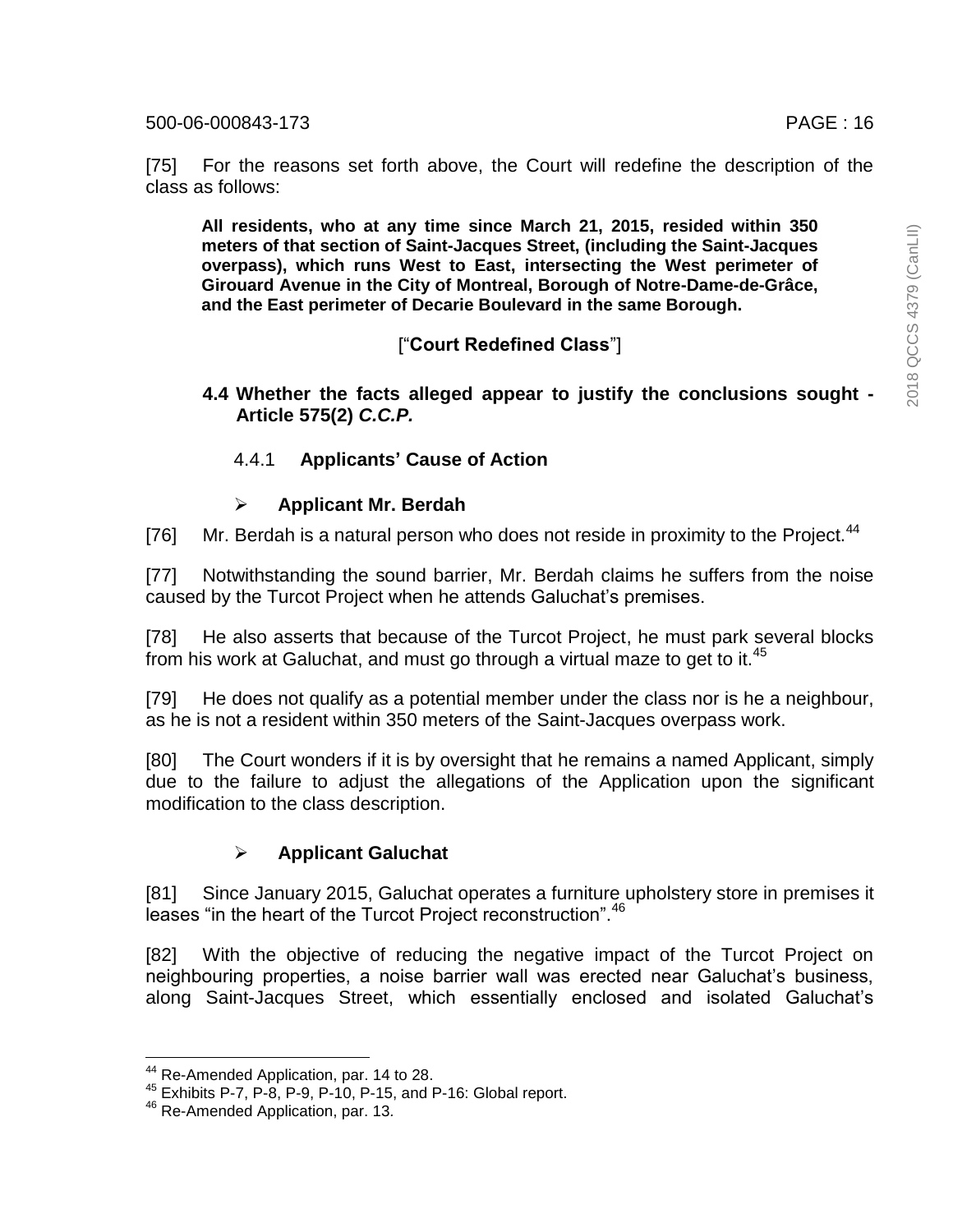premises, making access thereto challenging,<sup>47</sup> and vehicular access nearly impossible.<sup>48</sup>

[83] Galuchat, who is a "neighbour", claims that the difficult access to its premises has caused its revenues and business value to drop significantly,<sup>49</sup> obliging it to lay off employees.<sup>50</sup>

[84] Also, since the erection of the sound barrier wall, the City of Montreal no longer picks up garbage around Galuchat's premises nor does it clear the snow.

[85] There are no allegations that any other businesses or residents suffer from such issues.

[86] In fact, Galuchat's issues seem to be specific to Galuchat, and while it may possibly have an individual claim against the Defendant or others, which the Court is not to determine at this stage, its case does not justify the conclusions sought as they are not common to those of the class.

### **Applicant Mr. Paquin**

[87] As for Mr. Paquin, the cause of action is based on the fact that he is a tenant living in the surrounding area of the Project site, and more particularly the Saint-Jacques overpass work area, and is suffering from abnormal neighbourhood disturbances due to the construction work taking place.

[88] He alleges that he must endure constant banging and loud noises, bright lights emanating from the work, and the circulation of trucks at all hours of the day and night, all of which cause him to be deprived of sleep and make his furniture shake.<sup>51</sup>

[89] He also alleges a water and electricity shortage due to the work:<sup>52</sup>

28.5 On Friday, February  $10^{th}$ , 2017, Paquin and his neighbours suffered a complete loss of water (as a result of a water main burst) beginning around 6:00 a.m., which lasted until Sunday, February  $12<sup>th</sup>$ , 2017;

28.6 The electricity and water in Paquin's apartment constantly shuts off for several hours and days at a time;

 $\overline{\phantom{a}}$ 

<sup>49</sup> Re-Amended Application, par. 20 and 21.

 $47$  Exhibits P-8 and P-9.

<sup>48</sup> Exhibit P-8.

<sup>50</sup> Re-Amended Application, par. 22.

<sup>51</sup> Re-Amended Application and Exhibit P-12.

<sup>52</sup> Re-Amended Application, par. 28.5 to 28.9.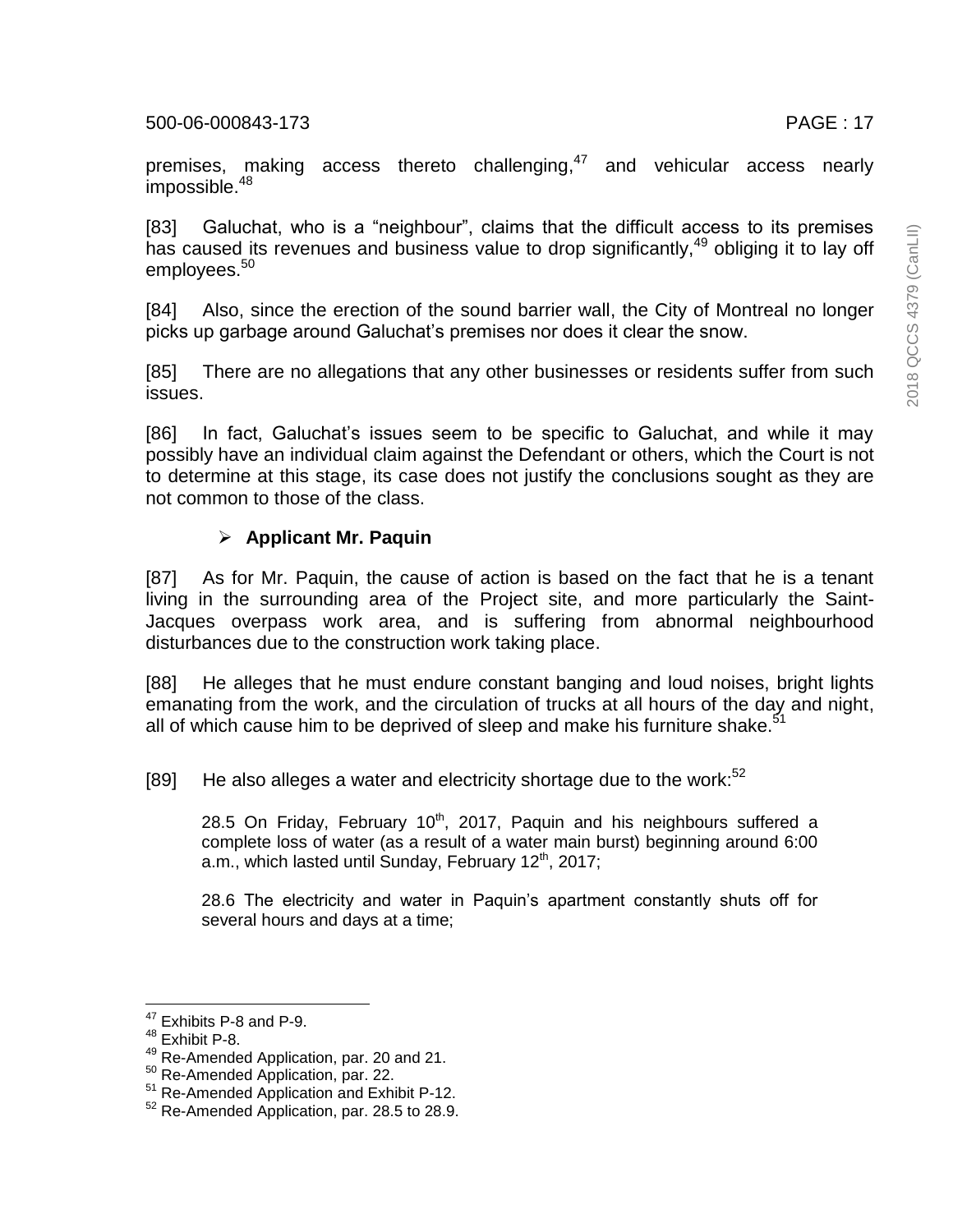28.7 Paquin is often unable to cook due to the fact that he is without water and electricity, and is thus forced to incur costs of paying for outside, less healthy food;

28.8 On February 10, 2017, Paquin sent an email to his borough explaining some of the above;

28.9 Within 7 minutes of Paquin's email, Peter McQueen, City Councillor for the Notre-Dame-de-Grâce district, immediately responded by recognizing and admitting the following […] :

*Thank you for notifying us about this and I am forwarding your message to the highest levels of our borough management for their solution if (sic) this problem asap please. I agree that you residents of that corner have suffered enough disruption from Transport Québec work there....* 53

[90] The municipal councillor's comments regarding the AGQ as cited cannot constitute an admission by the latter.

[91] The Court will review the various claims in order to assess the cause of action. One arguable cause would be sufficient to satisfy the applicable requirements.

#### 4.4.2 **Abnormal Neighbourhood Disturbances**

[92] Article 976 *C.C.Q.* provides for the duties that neighbours owe each other:

**976.** Neighbours shall suffer the normal neighbourhood annoyances that are not beyond the limit of tolerance they owe each other, according to the nature or location of their land or local usage.

[93] In the leading case, *St. Lawrence Cement,* <sup>54</sup> the Supreme Court determined that article 976 *C.C.Q*. gives rise to a no-fault liability regime and concluded as follows:

[86] Even though it appears to be absolute, the right of ownership has limits. Article 976 C.C.Q. establishes one such limit in prohibiting owners of land from forcing their neighbours to suffer abnormal or excessive annoyances. This limit relates to the *result* of the owner's act rather than to the owner's *conduct*. It can therefore be said that in Quebec civil law, there is, in respect of neighborhood disturbances, a no-fault liability regime based on art. 976 C.C.Q., which does not require recourse to the concept of abuse of rights or to the general rules of civil liability. With this form of liability, a fair balance is struck between the rights of owners or occupants of neighbouring lands.

l

 $53$  Exhibits P-13 and P-14.

<sup>54</sup> *St.Lawrence Cement Inc. v. Barrette,* 2008 SCC 64, par. 86.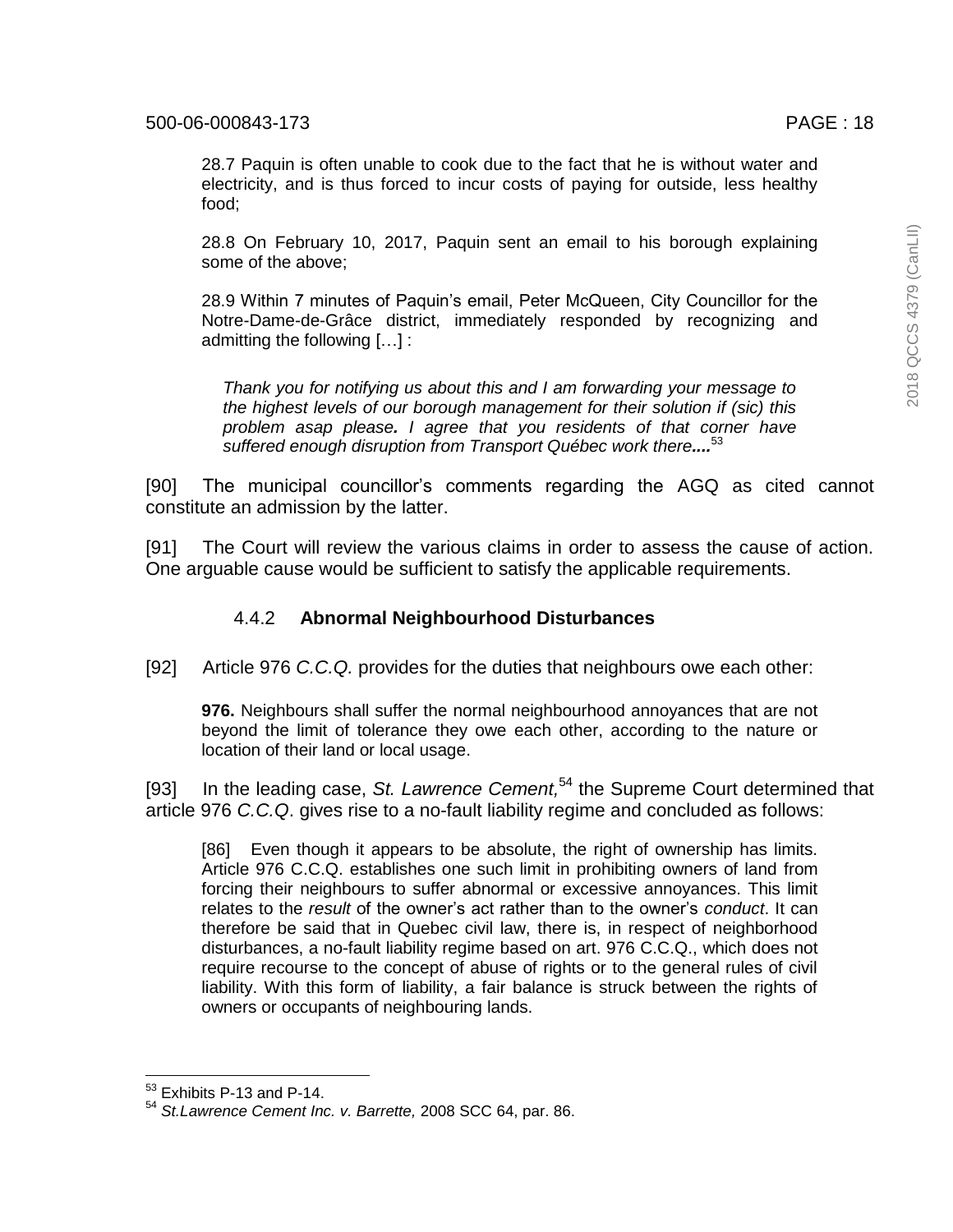[94] The Supreme Court also confirmed that a liberal interpretation must be given to the legislature's choice of the word "neighbour" as opposed to "owner" in article 976 *C.C.Q.* <sup>55</sup> It is generally recognized that the term "neighbour" includes all holders of real rights, as well as those who exercise a right of enjoyment in the property. As author Pierre-Claude Lafond explains<sup>56</sup>:

Certains ont sursauté face à la décision de la Cour d'admettre les locataires au rang des voisins pouvant se réclamer de l'article 976 C.c.Q., une disposition s'insérant dans un chapitre sur les règles particulières à la *propriété* immobilière. Pourtant, il était admis majoritairement en jurisprudence et en doctrine que les titulaires d'autres droits réels que le droit de propriété, de même que toute personne exerçant un droit de jouissance de l'immeuble peuvent se plaindre de troubles de voisinage.

## [References omitted]

[95] The excessive nature of the annoyance must be determined objectively, taking into consideration the geographic location and nature of the property.

[96] In the Court's view, Mr. Berdah is not a neighbour, his company is. He personally has no cause of action under this cause.

### 4.4.3 **The excessive noise**

[97] Although there is no allegation that the AGQ is the owner of the structures involved in the Turcot Project<sup>57</sup>, thus a potential neighbour, the Court infers, at this stage of the proceedings, that the allegations of the Application and the Exhibits filed<sup>58</sup> show, *prima facie*, that the AGQ is the owner of important structures, including the Saint-Jacques overpass, and is a neighbour to Galuchat and Mr. Paquin.

[98] Under the provisions of the no-fault liability regime, it is not necessary to allege a fault on the part of the AGQ, but only to demonstrate that a neighbour, or a class of neighbours, suffered abnormal neighbourhood annoyances according to the nature or location of its land or local usage.

[99] The facts and exhibits, when held as truthful, demonstrate that there are inconveniences such as loud noises during the day and at night in proximity to Mr. Paquin's premises, involving banging sounds, or the noise of trucks circulating, and that it is disturbing.

 $\overline{a}$ 

<sup>55</sup> *Id*., par. 96.

<sup>56</sup> Pierre-Claude LAFOND, «*L'heureuse alliance des troubles de voisinage et du recours collectif: portée et effets de l'arrêt Ciment du Saint-Laurent*», (2009) 68 R du B. 385, p. 397-398.

<sup>57</sup> *Act Respecting Roads*, RLRQ c. V-9.

<sup>58</sup> Exhibits P-2, P-3, P-4, PG-1, PG-2, PG 8, PG-9, and Sections 6 and 7 of the *Act Respecting Roads*, préc. Note 60.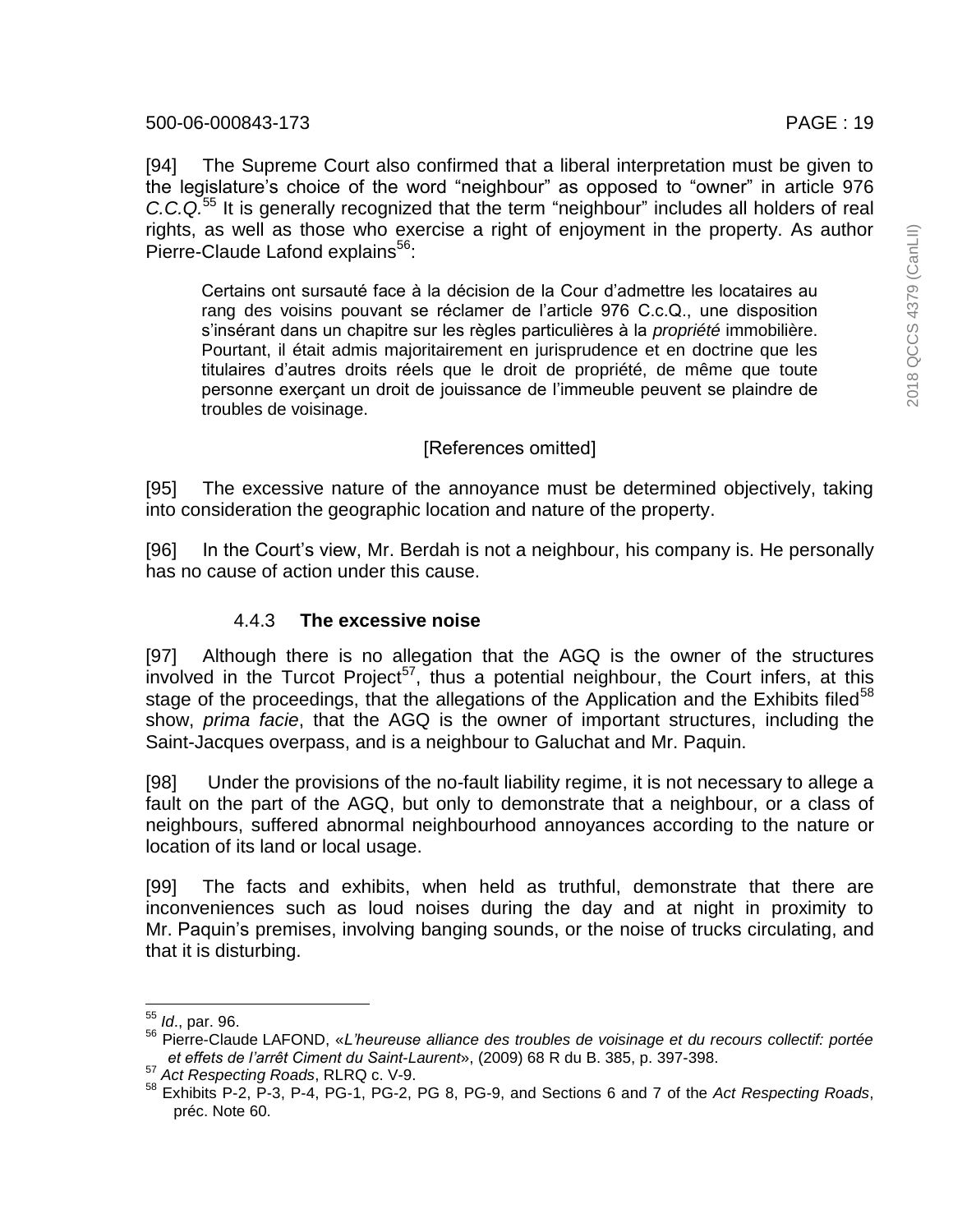[101] The residential nature of Mr. Paquin's premises, which are in proximity to the Saint-Jacques overpass work, renders the described noises and other inconveniences, *prima facie*, an abnormal neighbourhood disturbance.

[102] As to Galuchat, its cause of action is not based on the excessive noise or other inconvenience caused by the work on the Saint-Jacques overpass, but rather on the presence of the sound barrier wall and its effect on its furniture upholstery business.

## 4.4.4 **Loss of business value and revenues, obligation to lay off employees and other inconveniences due to the sound barrier wall**

[103] The allegations in the Application and the Exhibits, and more particularly, a news report by TVA named "*Un commerçant pris en otage*", demonstrates the isolation of Galuchat's premises as a result of the sound barrier wall.

[104] To access the store, pedestrians must go through a virtual maze, and for vehicles, it is near to impossible.

[105] The consequences suffered by Galuchat itself as a result of the sound barrier wall appear to be unique to Galuchat, and as mentioned above there is no allegation of any other commerce suffering the same alleged inconvenience.

[106] Galuchat's case does not justify the conclusion sought in the class action.

# 4.4.5 **Excessive dust or foul odor**

[107] In the allegations setting out each Applicant's cause of action, there are no specific allegations describing episodes during which the Applicants would have had to endure dust or foul odor as a result of the Saint-Jacques overpass work.

[108] While it is true that the allegations referring to dust and foul odor are general in nature, the Court is of the view that when taken with the other allegations and Exhibits, an inference may be made that Mr. Paquin arguably suffers from neighbourly inconveniences due to dust and foul odor, and the Applicants meet the very low threshold they have at this stage of the proceedings.

[109] The Court is satisfied that the Applicants have demonstrated a *prima facie* case, that they have suffered abnormal neighbourhood disturbances due to excessive dust or foul odor.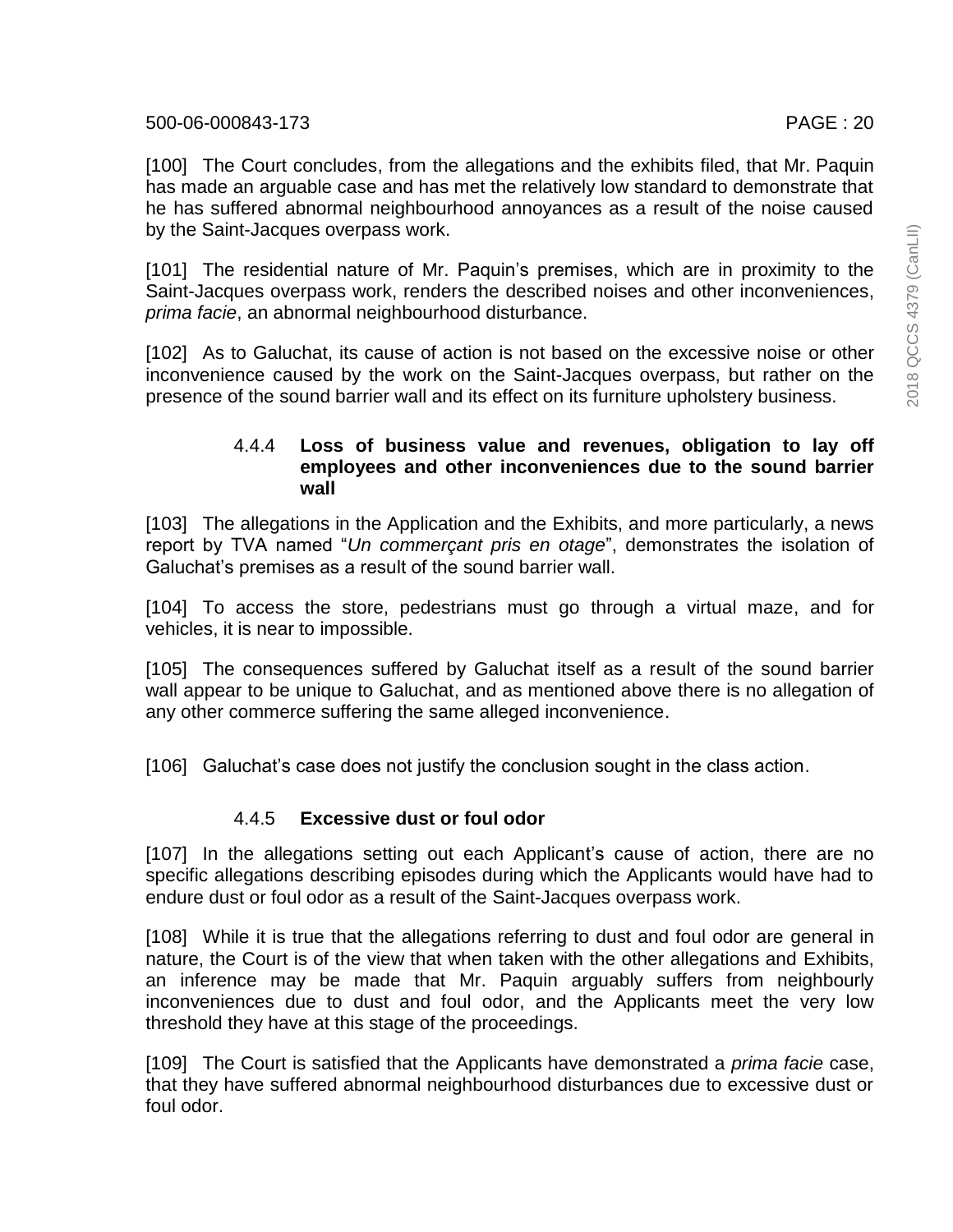### 4.4.6 **Limited access to water and Electricity**

[110] Applicant Mr. Paquin alleges the following:

[…]

- 28.5 On Friday, February 10<sup>th</sup>, 2017, Paquin and "his neighbours" suffered a complete loss of water (as a result of a water main burst) beginning around 6:00 a.m., which lasted until Sunday, February 12<sup>th</sup>, 2017;
- 28.6 The electricity and water in Paquin's apartment constantly shuts off for several hours and days at a time;
- 28.7 Paquin is often unable to cook due to the fact that he is without water and electricity, and is thus forced to incur costs of paying for outside, less healthy food;
- 28.8 On February  $10^{th}$ , 2017, Paquin sent an email to his borough explaining some of the above;

[111] Although there are no specific allegations indicating that the water and electrical issues Mr. Paquin and his neighbours have already experienced are due to the work on the Saint-Jacques overpass, given the low threshold, the Court infers that this is what was intended by the Application, and is satisfied that the Applicants have demonstrated a *prima facie* case, that they may have suffered abnormal neighbouring disturbance due to their limited access to water and electricity at a given time.

# **4.5 Liability under Article 1457 CCQ**

[112] It is not clear to the Court whether the Applicants are seeking liability of the AGQ under article 1457 CCQ, or if that cause of action was reserved exclusively for KPH.

[113] For a cause of action to be tenable under article 1457 *C.C.Q.*, Applicants must allege a fault, damages and a causal link.

[114] In the Application, the only allegation pertaining to a fault reads as follows:

33. All of the damages to the Class members are a direct and proximate result of the Defendants' misconduct and willful blindness with respect to its obligations;

[115] The AGQ argues that there are no allegations describing in what way the AGQ misbehaved or was willfully blind, other than in relation to the neighbourhood annoyances.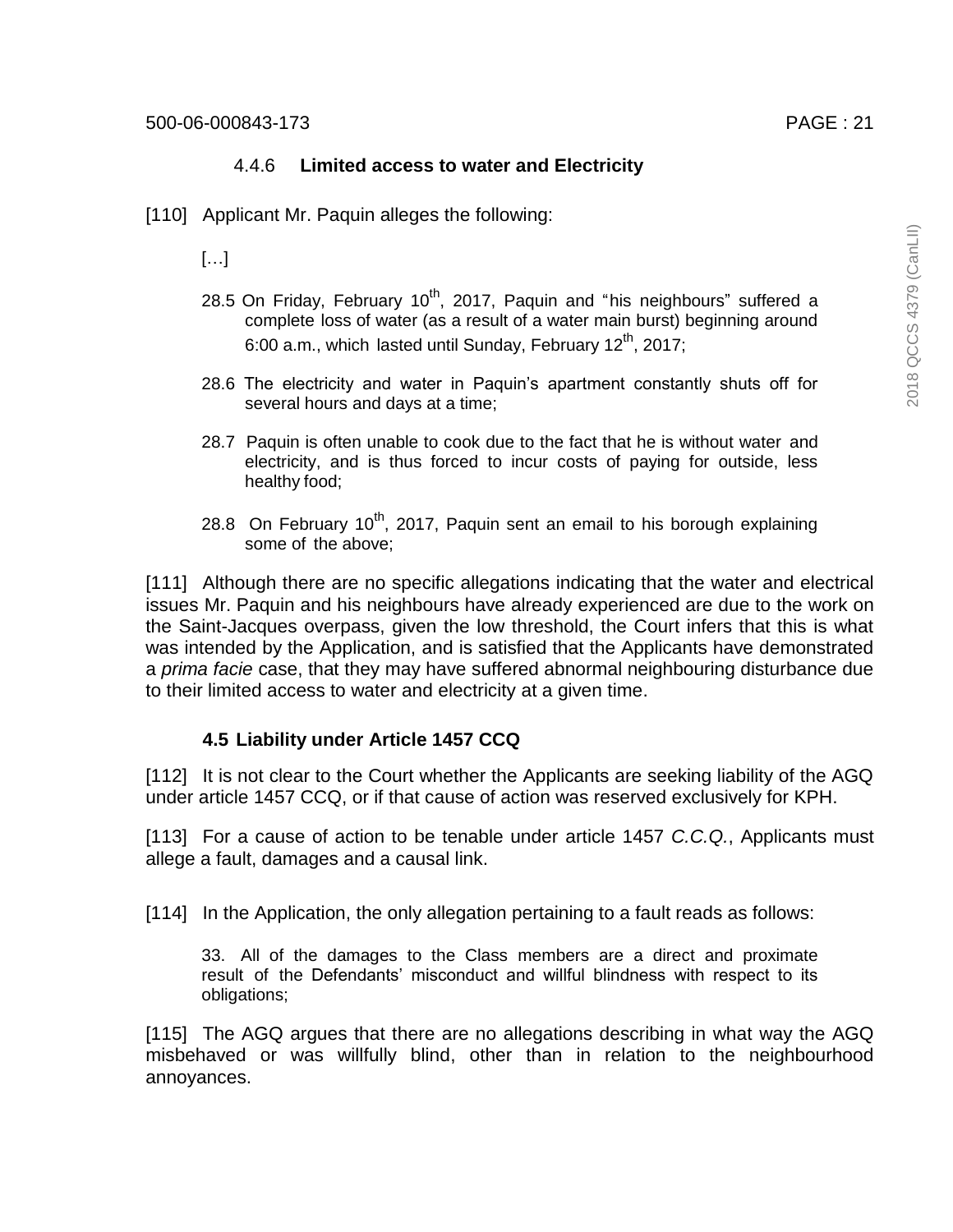[116] It is also true that the Exhibits reveal that the AGQ obtained the required Certificates of Authorization under Article 22 of the *Environment Quality Act*,<sup>59</sup> and consulted concerned persons and kept them informed regarding the relevant information or measures being taken in the context of the Turcot Project. $60$ 

[117] That being said, given the low threshold the Applicants have at this stage of the proceedings, and the Court's intention to authorize the class action, the Court considers it preferable, at this stage, to refer the question to the merits for the Judge to decide.

#### **4.6 Claim for damages as a result of the deprivation of the Applicants' Charter's right to the peaceful enjoyment of their property and to live in a healthy environment**

[118] Articles 6, 46.1 and 49 of the Quebec *Charter of Human Rights and Freedoms<sup>61</sup>* read as follows:

**6.** Every person has a right to the peaceful enjoyment and free disposition of his property, except to the extent provided by law.

**46.1.** Every person has a right to live in a healthful environment in which biodiversity is preserved, to the extent and according to the standards provided by law.

**49.** Any unlawful interference with any right or freedom recognized by this Charter entitles the victim to obtain the cessation of such interference and compensation for the moral or material prejudice resulting therefrom.

In case of unlawful and intentional interference, the tribunal may, in addition, condemn the person guilty of it to punitive damages.

[119] In its decision *Aubry* v. *Éditions Vice-Versa,* <sup>62</sup> the Supreme Court of Canada has confirmed that the infringement of a right guaranteed by the *Charter of Human Rights and Freedoms<sup>63</sup>* will give rise to an action in damages only if a fault, damage and causal connection are established. The relevant passage reads as follows:

49. The case at bar raises a problem of civil law and it is in light of that law that it must be resolved. The infringement of a right guaranteed by the (*Charter of Human Rights and Freedoms)* (hereinafter the "Quebec Charter") gives rise, under s. 49 para.1, to an action for moral and material prejudice. Such an action is subject to the civil law principles of recovery. As a result, the traditional elements of liability, namely fault, damage and causal connection, must be established.

l

 $^{59}$  CQLR c. Q-2; Exhibits PGQ-8 and PGQ-9.

<sup>60</sup> Exhibits PGQ-10, PGQ-11.

<sup>&</sup>lt;sup>61</sup> CQLR, c. C-12.

<sup>&</sup>lt;sup>62</sup> [1998] 1 SCR 591.

<sup>&</sup>lt;sup>63</sup> CQLR, c. C-12.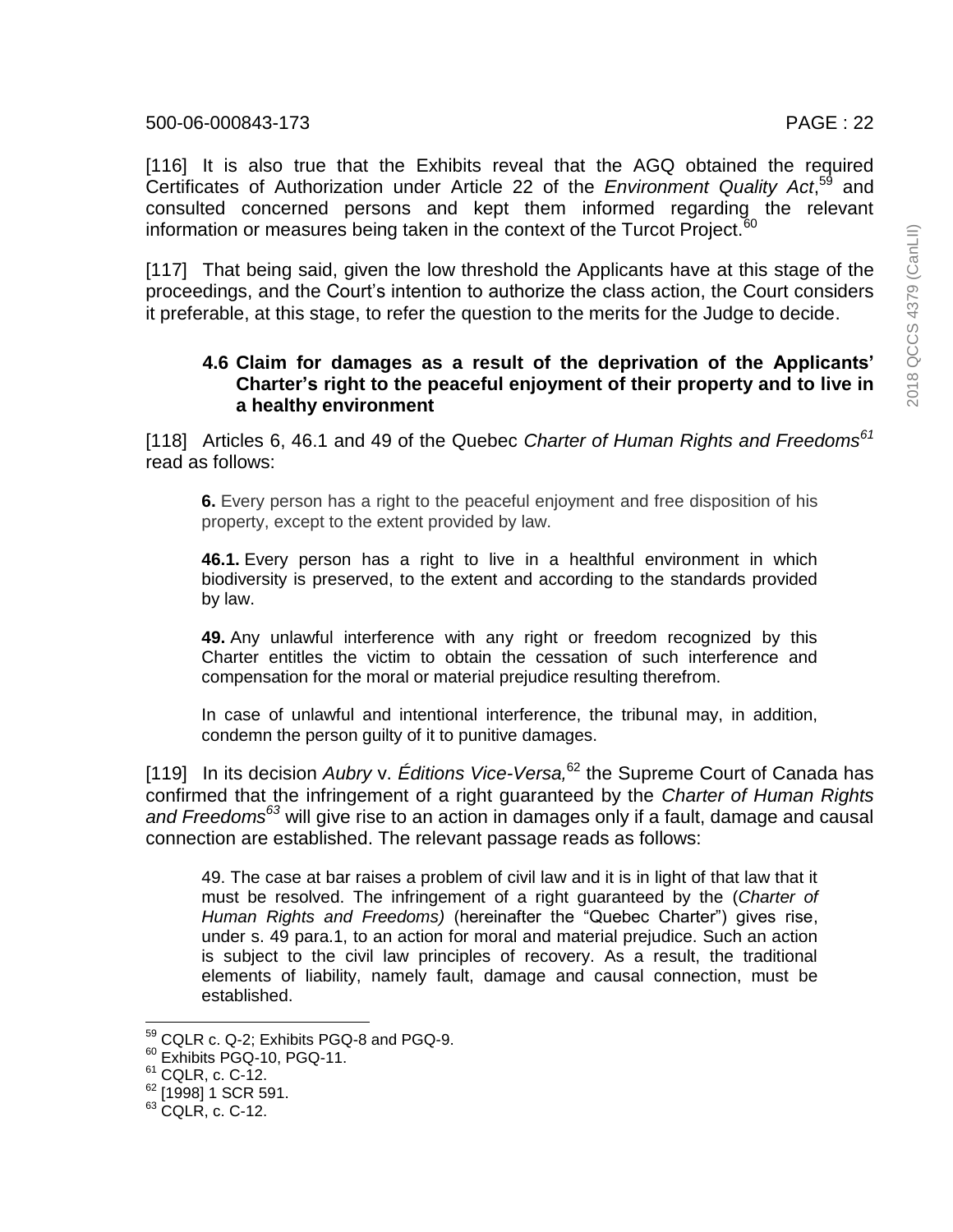# [References omitted]

[120] As stated above, given the general allegations, the low threshold the Applicants must meet at this stage of the proceedings, and that the class action will be authorized, the Court considers it preferable to refer this issue to the Judge on the merits.

## **4.7 Injunction relief in order to oblige the AGQ to reduce the noise level to acceptable levels**

[121] Class counsel rightly asserts that injunctive relief conclusions have been authorized in the context of a class action. 64

[122] To meet their burden of demonstration, allegations demonstrating, at least some colour of a right to injunctive relief must be found in the Application or Exhibits.

[123] The injunctive order sought in the proposed conclusions reads as follows:

ORDER the Defendants to take the necessary measures to reduce the noise generated by the Turcot Project, to acceptable levels, both qualitatively and quantitatively, based on the evidence that will be submitted to the Court.

[124] Applicants rely on the general rules pertaining to injunctions and the *Environment*  Quality Act (the "Act")<sup>65</sup> to support their conclusion. The questions set forth in the Application, which relate to same, read as follows:

b) Do Defendants contravene sections 19.1 and 20 of the *Environment Quality Act* (chapter Q-2)?;

c) Do Defendants contravene the noise standards set out in the *Environment Quality Act* (chapter Q-2), notably with respect to the Note d'instruction 98-01 under section 94 of said Act? and

k) Are Class members entitled to obtain orders, both under the general rules and under section 19.3 of the Environment Quality Act, aimed at reducing the noise emitted by the Turcot Project, so that it is reduced to acceptable levels both qualitatively and quantitatively?

[125] The *Act*<sup>66</sup> specifically recognizes the right of a natural person to seek injunctive relief if a right provided thereunder was interfered with, and certain circumstances are met.

 $\overline{a}$ 

<sup>64</sup> *Abicidan c. Bell Canada,* 2017 QCCS 1198, par. 63; *Kennedy c. Colacem Canada inc.,* 2015 QCCS 222, par. 154.

 $65$  CQLR, c. Q-2.

<sup>66</sup> CQLR, c. Q-2, Sections 19.2 and 19.3.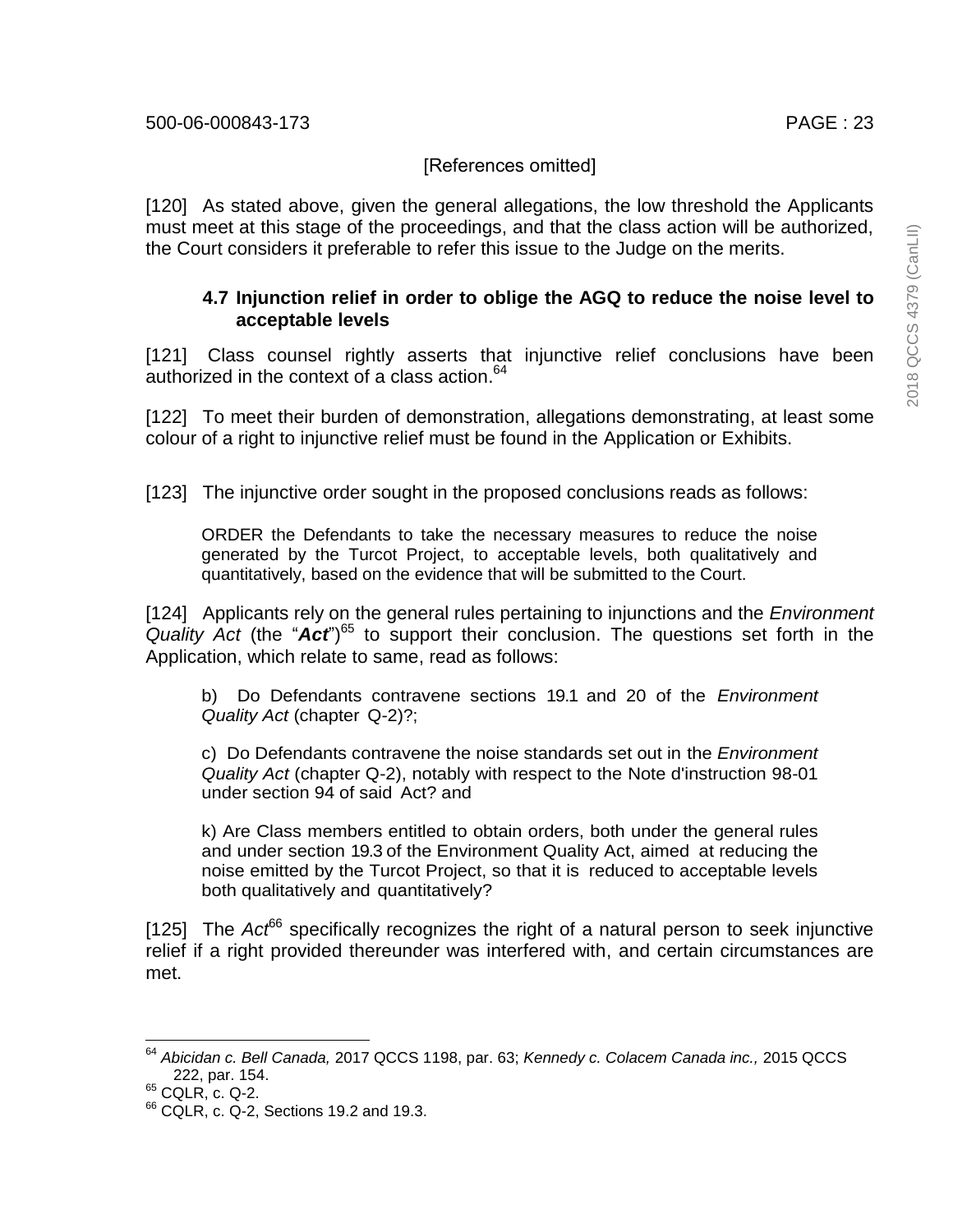[126] The AGQ argues that this right to an injunction is impossible if the Project was authorized as required by the *Act*, <sup>67</sup> except for acts contrary to the authorization document.

[127] Even if true, this is a mixed issue of fact and law to be decided on the merits, and the Court finds that the Applicants, given the low threshold, have met their burden of demonstration insofar as this issue is concerned.<sup>68</sup>

## **4.8 Compensatory damages**

[128] Given the above, a *prima facie* cause of action has been demonstrated to justify compensatory damages as a result of the allegations of abnormal neighbourhood disturbances relating to the Saint-Jacques overpass work.

[129] As the situation is still ongoing, the damages alleged need not be quantified at this stage.<sup>69</sup>

### **4.9 Do the claims of the members of the class raise identical, similar or related issues of law or fact – Article 575(1)** *C.C.P.*

[130] The Court Redefined Class description reads as follows:

**All residents, who at any time since March 21, 2015, resided within 350 meters of that section of Saint-Jacques Street, (including the Saint-Jacques overpass), which runs West to East, intersecting the West perimeter of Girouard Avenue in the City of Montreal, Borough of Notre-Dame-de-Grâce, and the East perimeter of Decarie Boulevard in the same Borough.**

[131] In *Vivendi Canada Inc.* c. *Dell'Aniello<sup>70</sup>* the Supreme Court of Canada sets out the analysis that the authorizing Judge must do to determine whether the criteria of Article 575(1) *C.C.P.* have been met. :

[41] Dans l'arrêt *Dutton*, notre Cour a formulé certains principes pertinents pour décider si un recours collectif soulève une ou plusieurs questions communes aux réclamations de l'ensemble des membres du groupe. La juge en chef McLachlin s'est exprimée ainsi au nom de la Cour :

Les critères de communauté ont toujours été une source de confusion pour les tribunaux. Il faut aborder le sujet de la communauté en fonction de l'objet. La question sous-jacente est de savoir si le fait d'autoriser le recours collectif permettra d'éviter la répétition de l'appréciation des faits ou de l'analyse

 $\overline{a}$ <sup>67</sup> *Id.*, on the basis of Section 19.7 of the Act; Exhibit PGQ-8.

<sup>&</sup>lt;sup>68</sup> Exhibit PGQ-8: Certificate of Authorizations.

<sup>69</sup> *Abicidan* c. *Bell Canada*, 2017 QCCS 1198, par. 60 and 69.

<sup>70</sup> [2014] 1 R.C.S. 3, par. 41, 42 and 58.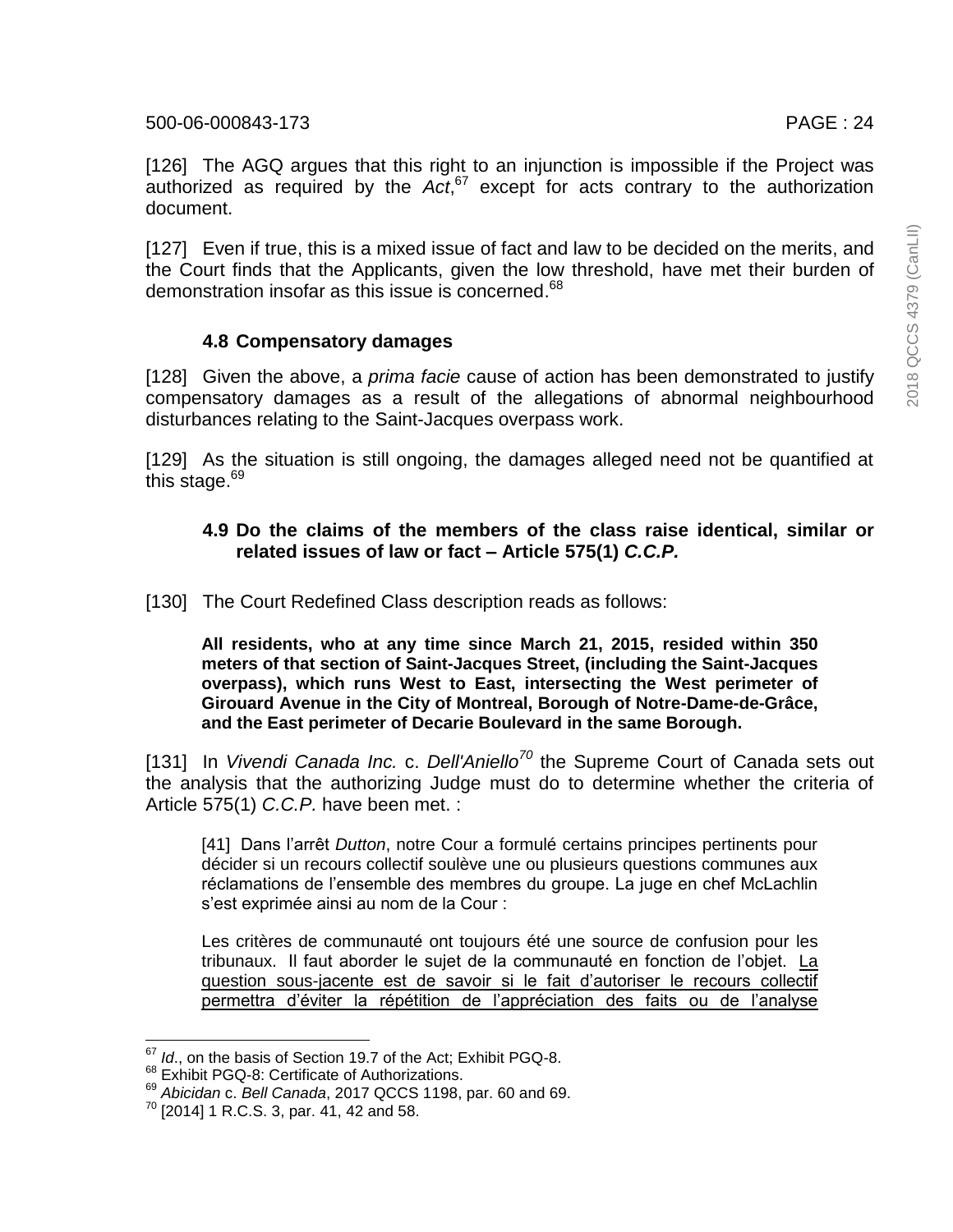juridique. Une question ne sera donc « commune » que lorsque sa résolution est nécessaire pour le règlement des demandes de chaque membre du groupe. Il n'est pas essentiel que les membres du groupe soient dans une situation identique par rapport à la partie adverse. Il n'est pas nécessaire non plus que les questions communes prédominent sur les questions non communes ni que leur résolution règle les demandes de chaque membre du groupe. Les demandes des membres du groupe doivent toutefois partager un élément commun important afin de justifier le recours collectif. Pour décider si des questions communes motivent un recours collectif, le tribunal peut avoir à évaluer l'importance des questions communes par rapport aux questions individuelles. Dans ce cas, le tribunal doit se rappeler qu'il n'est pas toujours possible pour le représentant de plaider les demandes de chaque membre du groupe avec un degré de spécificité équivalant à ce qui est exigé dans une poursuite individuelle.

[42] Bien que l'affaire *Dutton* repose sur le droit procédural de l'Alberta, les principes énoncés par notre Cour sur le critère de la communauté de questions ont été invoqués par la Cour d'appel du Québec à maintes reprises. […]

 $\left[\ldots\right]$ 

[58] […] le requérant doit démontrer qu'un aspect important du litige se prête à une décision collective et qu'une fois cet aspect décidé, les parties auront réglé une part non négligeable du litige. […] Ainsi, la seule présence d'une question de droit ou de fait identique, connexe ou similaire suffit pour satisfaire au critère de l'article 1003 a) C.p.c. sauf si cette question ne joue qu'un rôle négligeable quant au sort du recours.»

# [Emphasis added]

[132] The Applicants submit that the members of the proposed group share an interest in the following common questions $1$ :

- a) Does Defendant infringe on Class members' rights to peaceful enjoyment of their property (article 6) and their right to a healthy environment (article 46.1) as set out in Quebec's *Charter of Human Rights and Freedoms?*
- b) Does Defendant contravene sections 19.1 and 20 of the *Environment Quality Act* (chapter Q-2)?
- c) Does Defendant contravene the noise standards set out in the *Environment Quality Act* (chapter Q-2), notably with respect to the Note d'instruction 98-01 under section 94 of said Act?

l The Court has adjusted the questions to refer to "Defendant" rather than "Defendants", given the discontinuance against KPH, has deleted the one relating to solidarity between Defendants and other references to "solidarity" for the same reason, and has adjusted certain questions to the singular mode when required.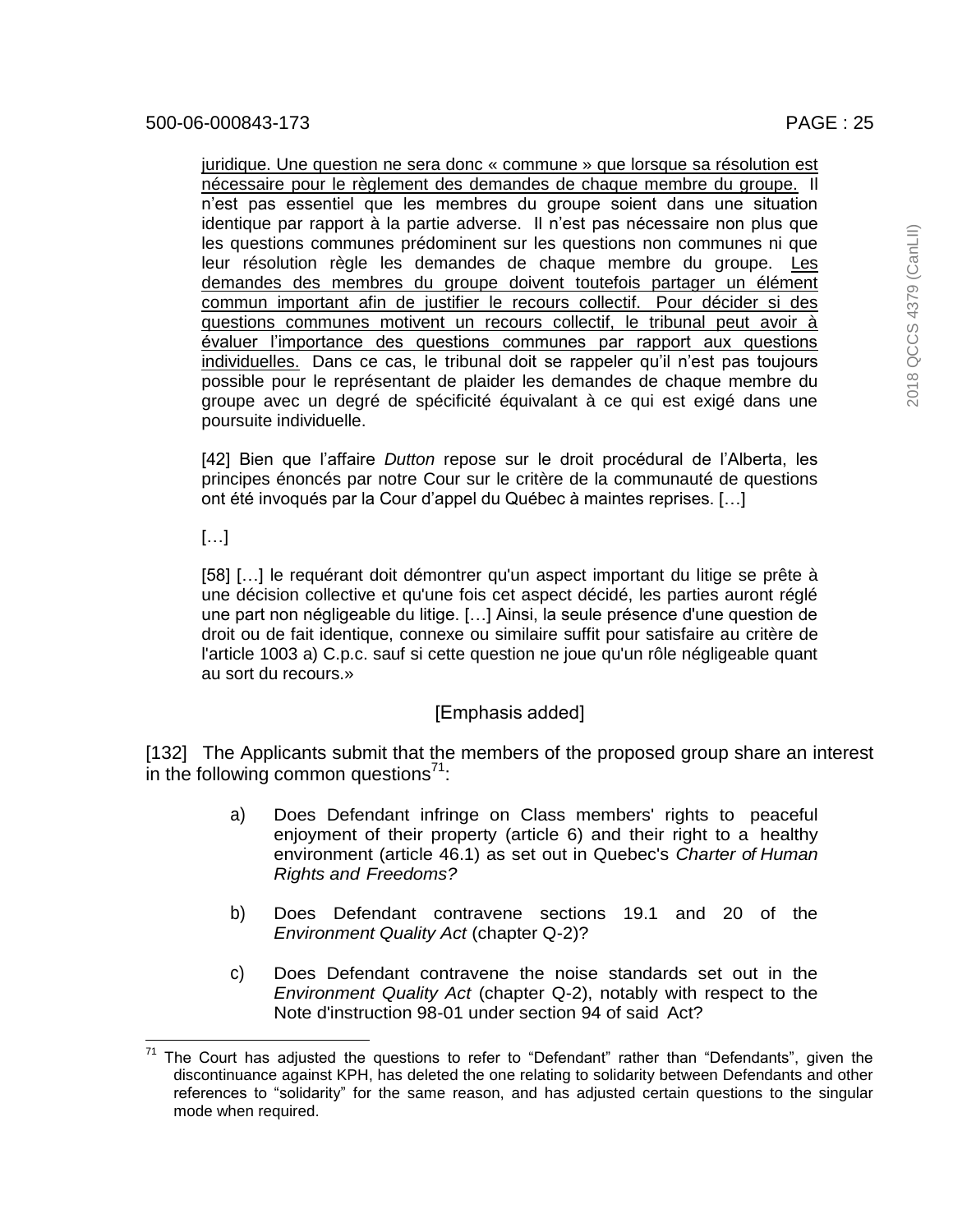- d) Does Defendant contravene the municipal noise by-laws for the cities impacted by the Saint-Jacques overpass work?
- e) Has Defendant caused Class members abnormal and intolerable inconveniences, thereby failing in their obligation of good neighbourly conduct?
- f) Did Defendant err in the design, construction, installation, maintenance and operations of equipment with respect to the Turcot Project?
- g) Was Defendant negligent of the well-being of the Class members, their tranquility and their right to peaceful enjoyment of their property?
- h) Are Class members entitled to moral damages?
- i) Are Class members entitled to compensatory damages for trouble and inconvenience, Defendant's violation of their rights, and/or for the loss of value of their property?

 $[...]$ 

- k) Are Class members entitled to obtain orders, both under the general rules and under section 19.3 of the *Environment Quality Act,* aimed at reducing the noise emitted by the Turcot Project, so that it is reduced to acceptable levels both qualitatively and quantitatively?
- l) Does Defendant violate article 976 of the Civil Code of Quebec?
- m) Does Defendant violate article 1457 of the Civil Code of Quebec?
- n) ls it necessary to issue an injunction against the Defendant?

[133] Although the class members need not all to be in the same situation via-à-vis the AGQ, or that a common issue predominates over the non-common issues, one common question is required, which must relate to an important part of the issue and its answer must resolve the situation for the class members in a significant manner.

[134] Based on the allegations of the Applications, the Court concludes that there are sufficient common questions to meet the conditions of Article 575(1) *C.C.P.*

[135] That being said, there are no relevant allegations relating to the loss of value of property or that the AGQ erred in the "design, construction, installation, maintenance and operation of equipment with respect to the Turcot Project". Thus the Court finds that questions "f' and part of question "i" are not common questions.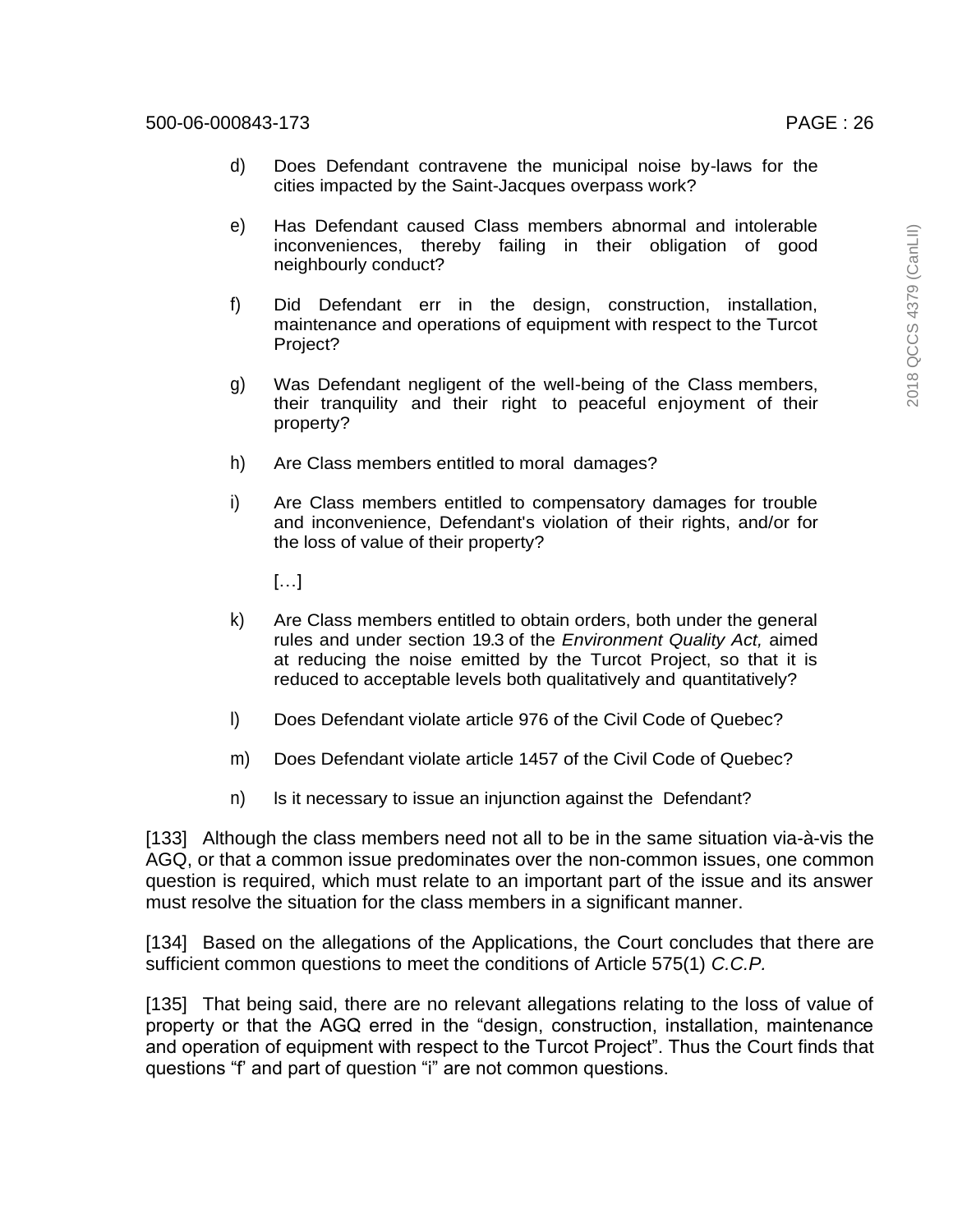### **4.10 Whether the representative Applicants are adequate (Article 575(4)**  *C.C.P.***)**

[136] In the *Infineon<sup>72</sup>* case, the Supreme Court of Canada confirmed that an adequate representation requires the consideration of three factors: interest in the suit, competence and absence of conflict with the group members. These factors must be interpreted liberally as no proposed representative should be excluded, unless his or her interest or competence is such that the case could not possibly proceed fairly.

# **Mr. Berdah**

[137] Mr. Berdah personally has no legal interest in the case, as he does not reside within the set perimeter of the St-Jacques Street nor of the Turcot Project, and is not a putative class member.

# **Galuchat**

[138] Galuchat is in a unique situation. It is completely isolated as a result of the erection of a sound barrier wall.

[139] There is no allegation that Galuchat's situation is shared by other businesses or even a group.

[140] In fact, Mr. Berdah's interview on  $TVA$ , $73$  and an e-mail he wrote to "Turcotcommentaires" confirms that Galuchat's situation is in fact unique, and it is the only business with two complete windows that face the Turcot Project and the sound barrier.<sup>74</sup>

[141] During oral arguments, Applicants' counsel pointed out that the name of another business, Mazda Gabriel, appears on a road sign at the entrance of the virtual maze pedestrians must go through to get to Galuchat's.

[142] Nothing demonstrates where Mazda Gabriel is located or whether it is in the same situation as Galuchat.

# **Mr. Paquin**

[143] Mr. Paquin meets the required conditions to act as a representative to the putative class.

 <sup>72</sup> *Infineon Technologies AG* c. *Option consommateurs*, [2013] 3 R.C.S. 600

 $73$  Exhibit P-16.

 $74$  Exhibit P-10.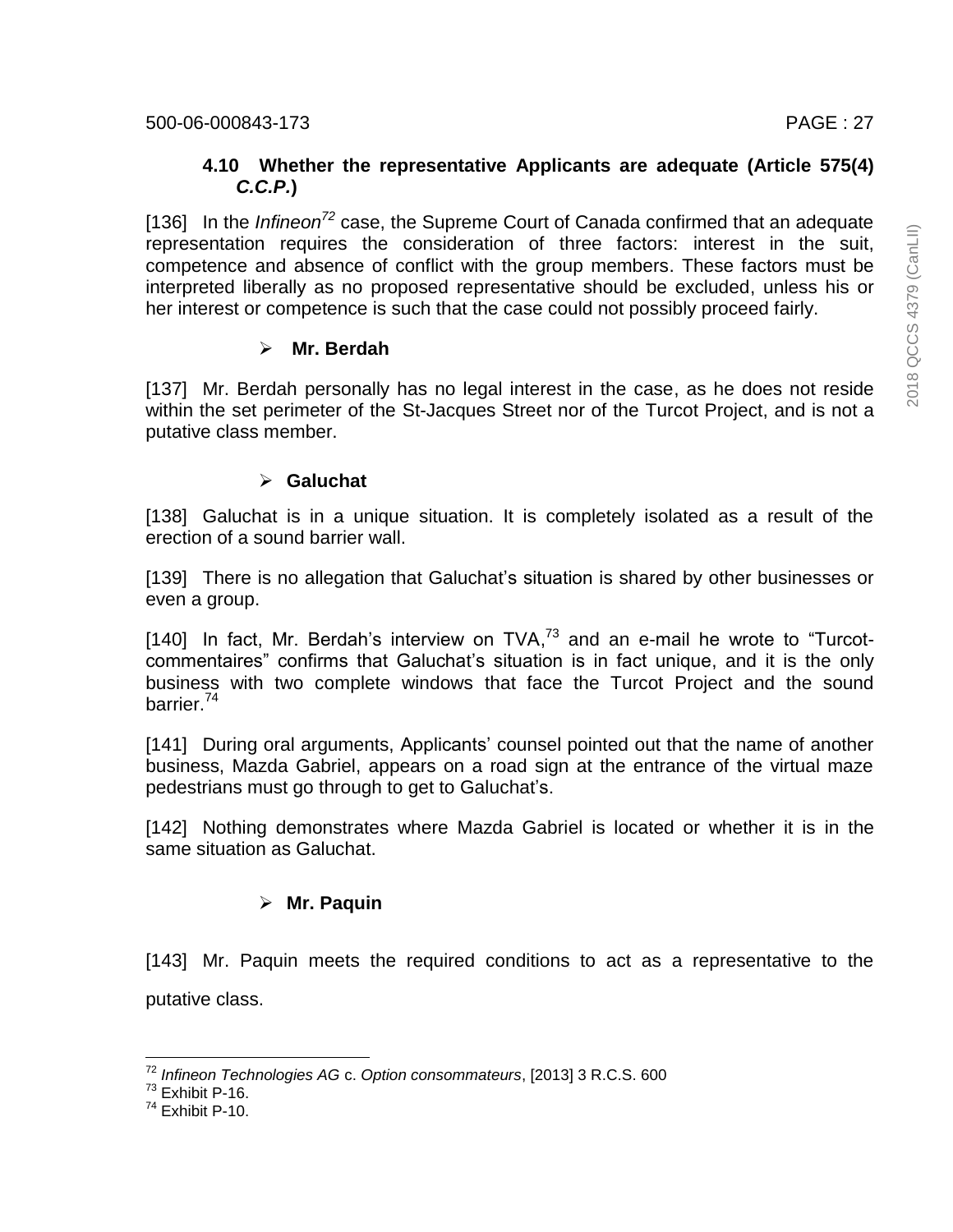# **WHEREFORE, THE COURT:**

[144] **GRANTS** the Re-Application to authorize the bringing of a class action and to appoint the status of representative;

[145] **APPOINTS** Giovanni Paquin as representative of the persons included in the class described as:

All residents, who at any time since March 21, 2015, resided within 350 meters of that section of the Saint-Jacques Street, (including the Saint-Jacques overpass), which runs West to East, intersecting the West perimeter of Girouard Avenue in the City of Montreal, Borough of Notre-Dame-de-Grâce, and the East perimeter of Decarie Boulevard in the same Borough.

- [146] **IDENTIFIES** the issues to be dealt with collectively as follows:
	- a) Did Defendant infringe on Class members' rights to peaceful enjoyment of their property (article 6) and their right to a healthy environment (article 46.1) as set out in Quebec's *Charter of Human Rights and Freedoms?*
	- b) Did Defendant contravene sections 19.1 and 20 of the *Environment Quality Act* (chapter Q-2)?
	- c) Did Defendant contravene the noise standards set out in the *Environment Quality Act* (chapter Q-2), notably with respect to the Note d'instruction 98-01 under section 94 of said Act?
	- d) Did Defendant contravene the municipal noise by-laws for the cities impacted by the Saint-Jacques overpass work?
	- e) Has Defendant caused Class members abnormal and intolerable inconveniences, thereby failing in their obligation of good neighbourly conduct?
	- f)  $($ ...)
	- g) Was Defendant negligent of the well-being of the Class members, their tranquility and their right to peaceful enjoyment of their property?
	- h) Are Class members entitled to moral damages?
	- i) Are Class members entitled to compensatory damages for trouble and inconvenience and or Defendant's violation of their rights?
	- $j)$   $($ ...)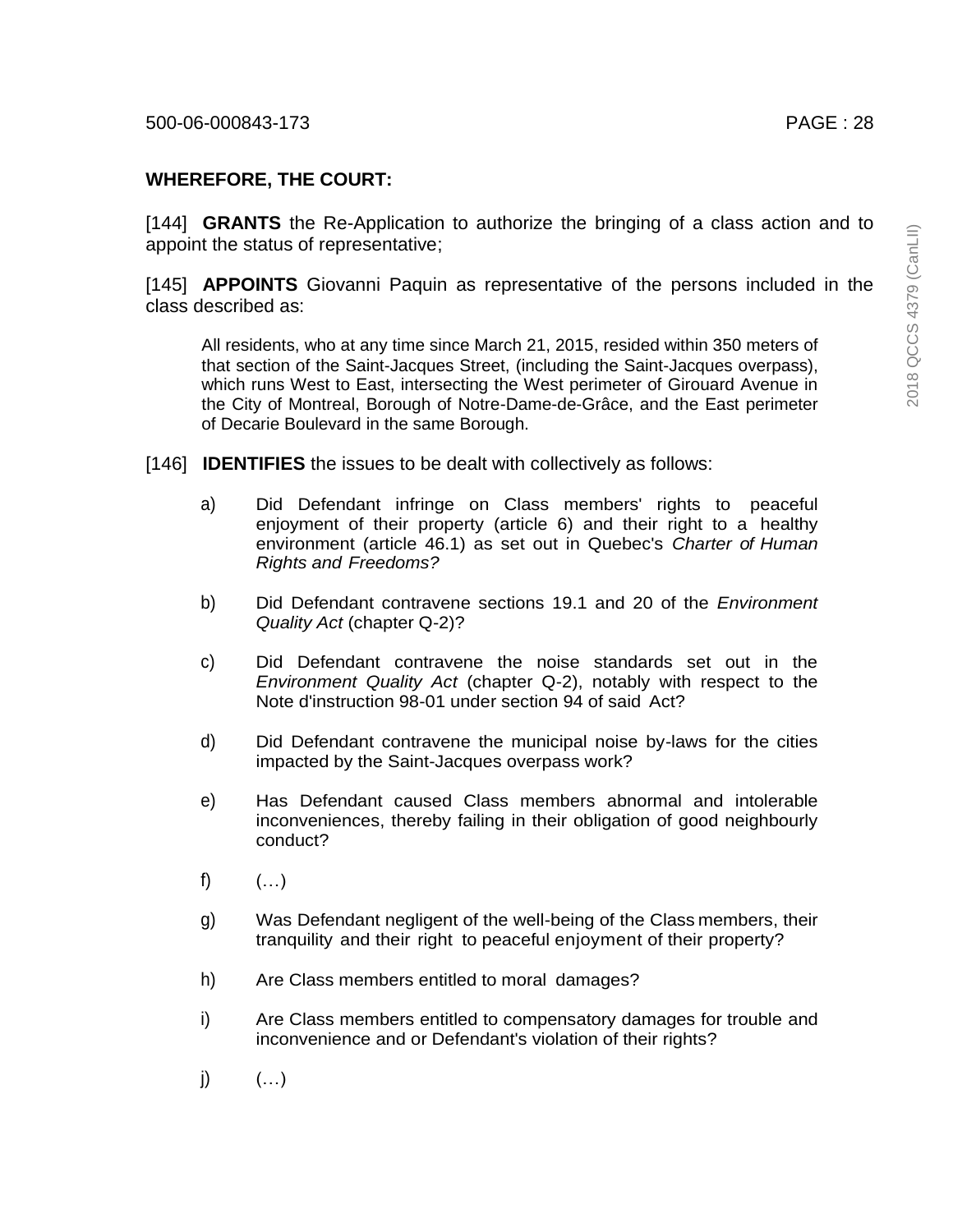- k) Are Class members entitled to obtain orders, both under the general rules and under section 19.3 of the Environment Quality Act, aimed at reducing the noise emitted in the context of the Work on the St-Jacques Overpass, so that it is reduced to acceptable levels both qualitatively and quantitatively?
- l) Does Defendant violate article 976 of the Civil Code of Quebec?
- m) Does Defendant violate article 1457 of the Civil Code of Quebec?
- n) Is it necessary to issue an injunction against the Defendant?

[147] **AUTHORIZES** the class action Application to seek the following conclusion:

[148] **IDENTIFIES** the conclusions sought by the class action to be instituted as being the following:

- 148.1. **GRANTS** Applicant's action against Defendant on behalf of all the Class members;
- 148.2. **DECLARES** the Defendant liable for the damages suffered by the Applicant and each of the class members;
- 148.3. **ORDERS** the Defendant to take the necessary measures to reduce the noise generated by the Saint-Jacques overpass work, to acceptable levels, both qualitatively and quantitatively, based on the evidence that will be submitted to the Court;
- 148.4. **CONDEMNS** the Defendant to pay the designated Applicant and each of the class members an annual amount, to be determined, as of March 21, 2015, and until such time that sufficient noise mitigation measures have been implemented;
- 148.5. **CONDEMNS** the Defendant to pay to each class member a sum to be determined in compensation for any other damages which the Court may determine;
- 148.6. **CONDEMNS** the Defendant to pay interest and the additional indemnity on the above sums according to law from the date of service of the *Application to Authorize the Bringing of a Class Action and to Appoint the Status of Representative Plaintiff*;
- 148.7. **ORDERS** that the claims of individual class members be the object of collective recovery if the proof permits and alternately, by individual recovery;
- 148.8. **ORDERS** the Defendant to deposit in the office of this Court the totality of the sums which forms part of the collective recovery, with interest and costs;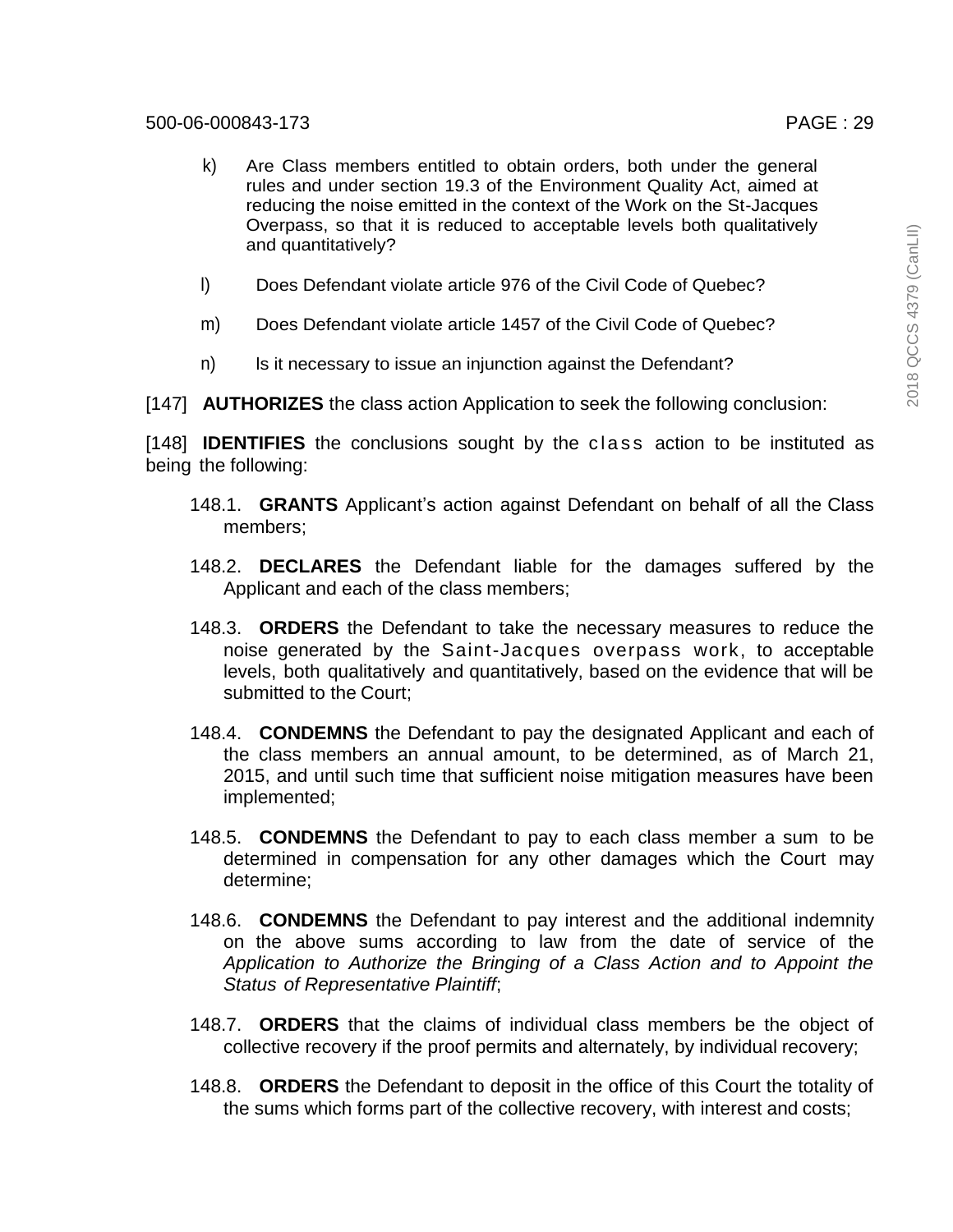148.9. **CONDEMNS** the Defendant to bear the costs of the present action, including class counsel's professional fees and disbursements, the cost of notices, the cost of management of claims and the costs of experts, if any, including the costs of experts required to establish the amount of the collective recovery orders;

[149] **DECLARES** that all members of the class that have not requested their exclusion, be bound by any judgment to be rendered on the class action to be instituted in the manner provided for by the law;

[150] **ORDERS** the publication of a notice to the members of the Class in accordance with article 579 *C.C.P.,* pursuant to a further order of the Court approving the content of the notice and **ORDERS** Defendant to pay for said publication costs;

[151] **DIRECTS** counsel of the parties to submit to the Court the proposed notice and distribution plan no later than 45 days from the present judgment, or at any other date that may be authorized by the Court, as the case may be, upon request of counsel;

[152] **FIXES** the delay for a class member to opt out of the class at sixty (60) days from the date of the publication of the notice to the members and **DECLARES** that all members of the class who have not requested their exclusion from the class in the prescribed delay will be bound by any judgment to be rendered on the class action to be instituted;

[153] **WITH LEGAL FEES** against Defendant, including the costs related to the publication of the notices to class members.

KAREN M. ROGERS, J.S.C.

\_\_\_\_\_\_\_\_\_\_\_\_\_\_\_\_\_\_\_\_\_\_\_\_\_\_\_\_\_\_\_\_\_\_

Mtre. Joey Zukran LPC AVOCAT INC. Attorneys for Applicants

Mtre. Daniel Brook TICKET LEGAL INC. Attorneys for Applicants

Mtre. Julius H. Grey Mtre. Mathieu Laplante Goulet GREY CASGRAIN